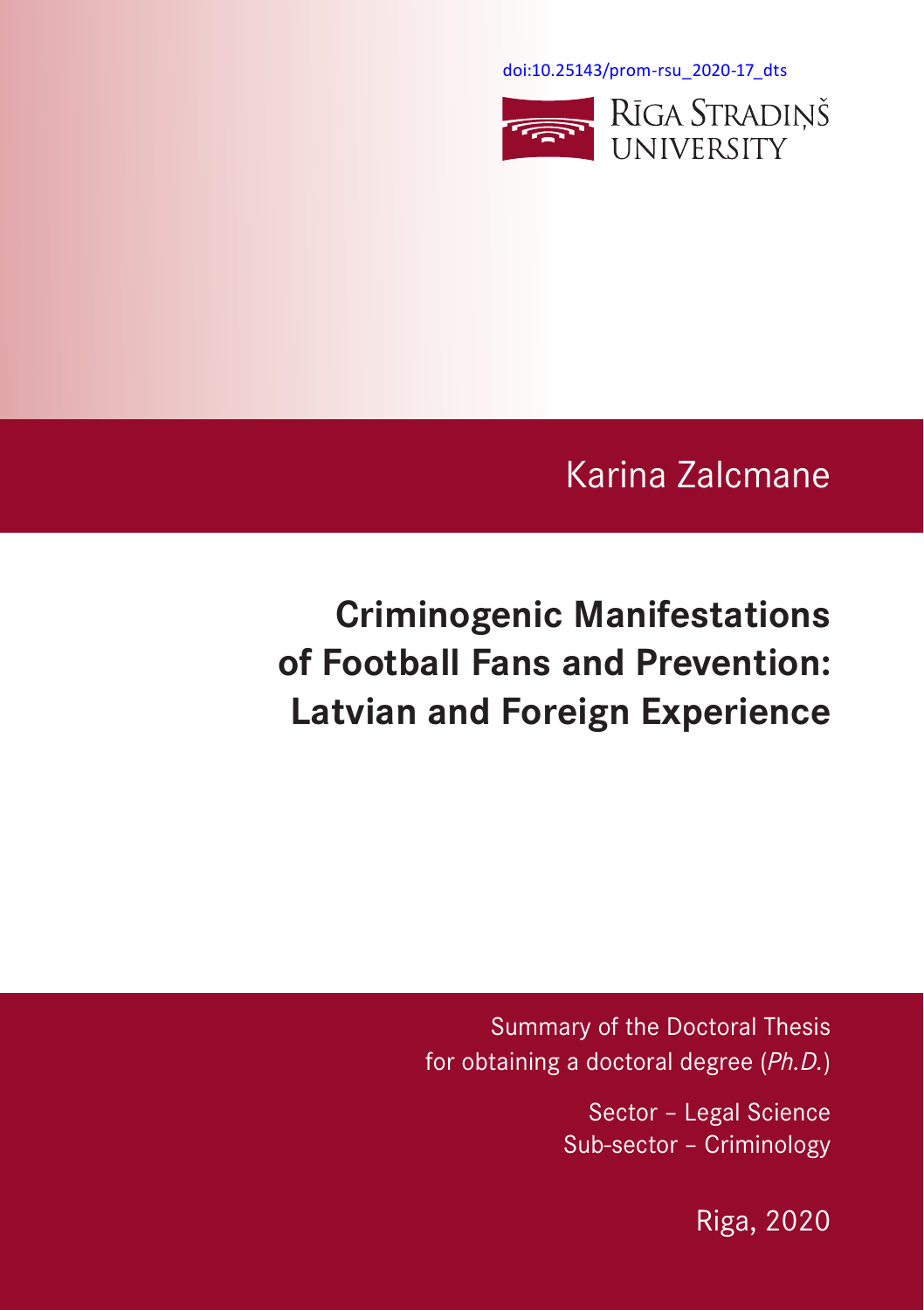

# Karina Zalcmane ORCID [0000-0002-4827-3425](https://orcid.org/0000-0002-4827-3425)

# Criminogenic Manifestations of Football Fans and Prevention: Latvian and Foreign Experience

Summary of the Doctoral Thesis for obtaining a doctoral degree (*Ph.D.*)

> Sector – Legal Science Sub-Sector – Criminology

> > Riga, 2020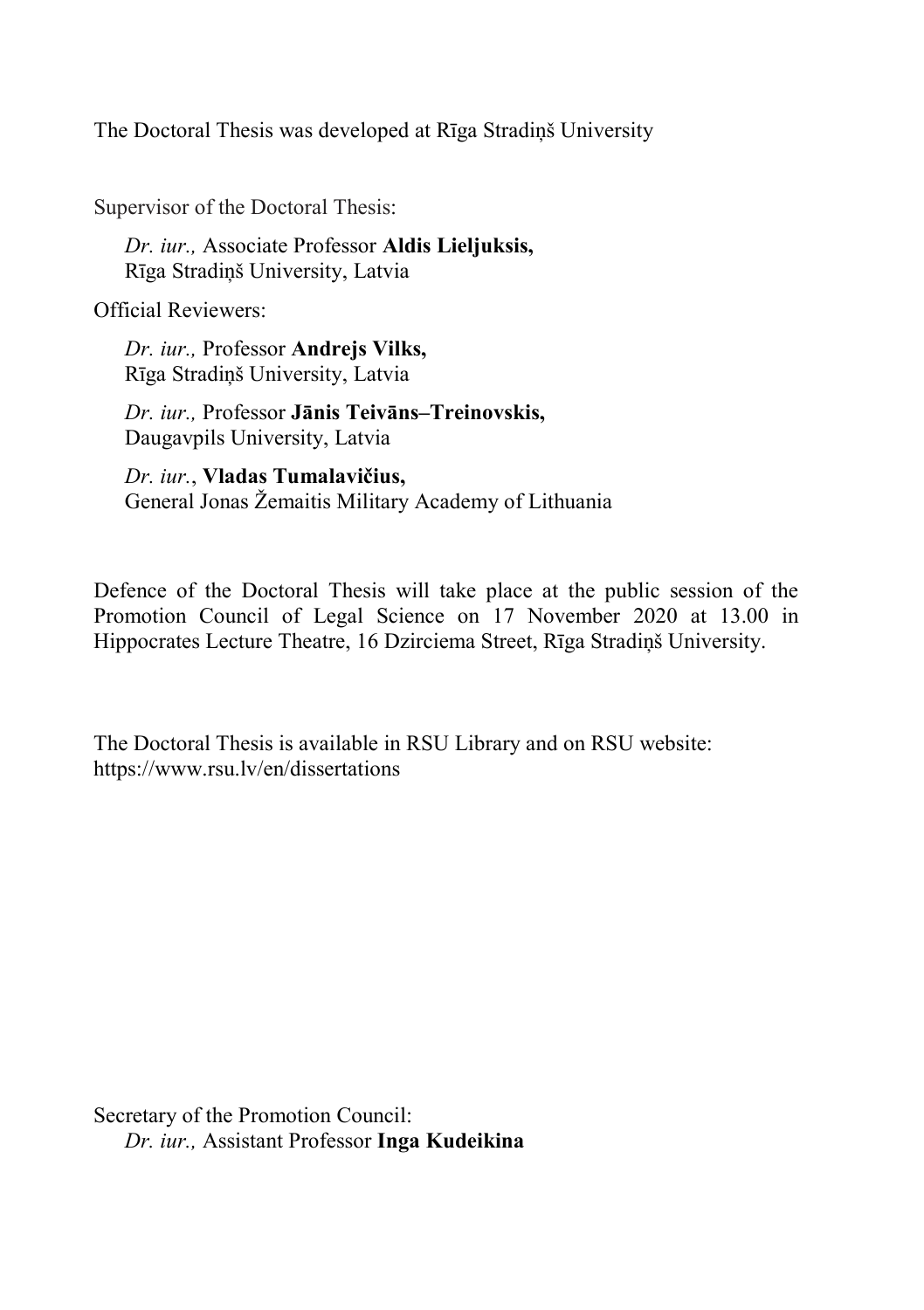### **Table of contents**

| 1.                                                                                 |
|------------------------------------------------------------------------------------|
| 1.1. Football fans as informal association with criminogenic manifestations 15     |
| 1.2. Subculture of football fans, its place in criminal world19                    |
| 1.3. Criminological characteristics of football fans who commit offenses23         |
| Types and characteristics of criminogenic manifestations of football fans 31<br>2. |
| 2.1. Criminogenic manifestations of football fans and their types 31               |
| 2.2. Criminological characterisation of criminogenic manifestations of             |
|                                                                                    |
| Prevention of criminogenic manifestations of football fans 39<br>3.                |
| 3.1. Determinants of criminogenic manifestations of football fans39                |
| 3.2. General and special crime prevention measures for criminogenic                |
|                                                                                    |
|                                                                                    |
|                                                                                    |
|                                                                                    |
|                                                                                    |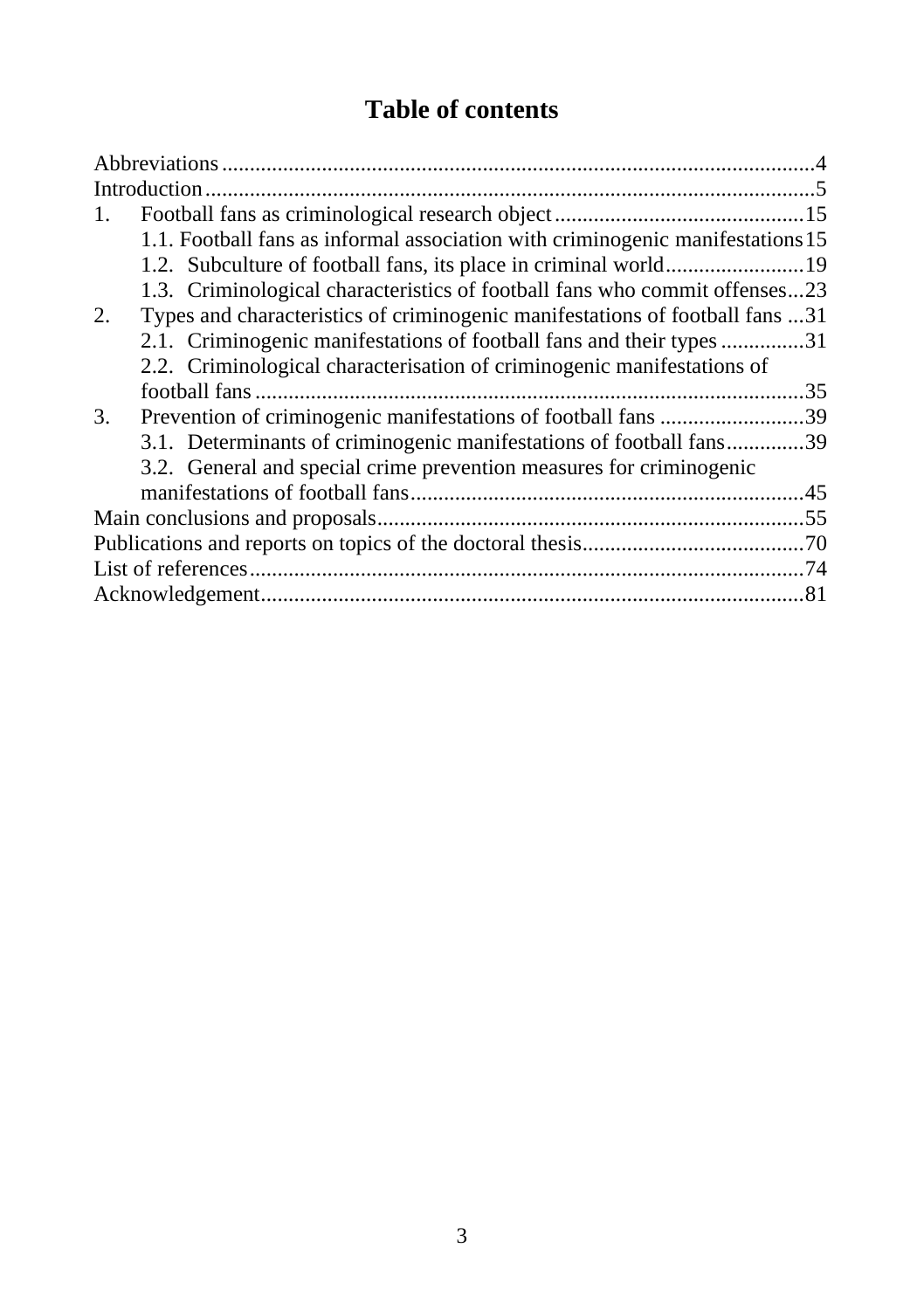### **Abbreviations**

- <span id="page-4-0"></span>FIFA International Federation of Association Football
- FC Football Club
- LFF Latvian Football Federation
- NFIP National Football Information Point
- UEFA The Union of European Football Associations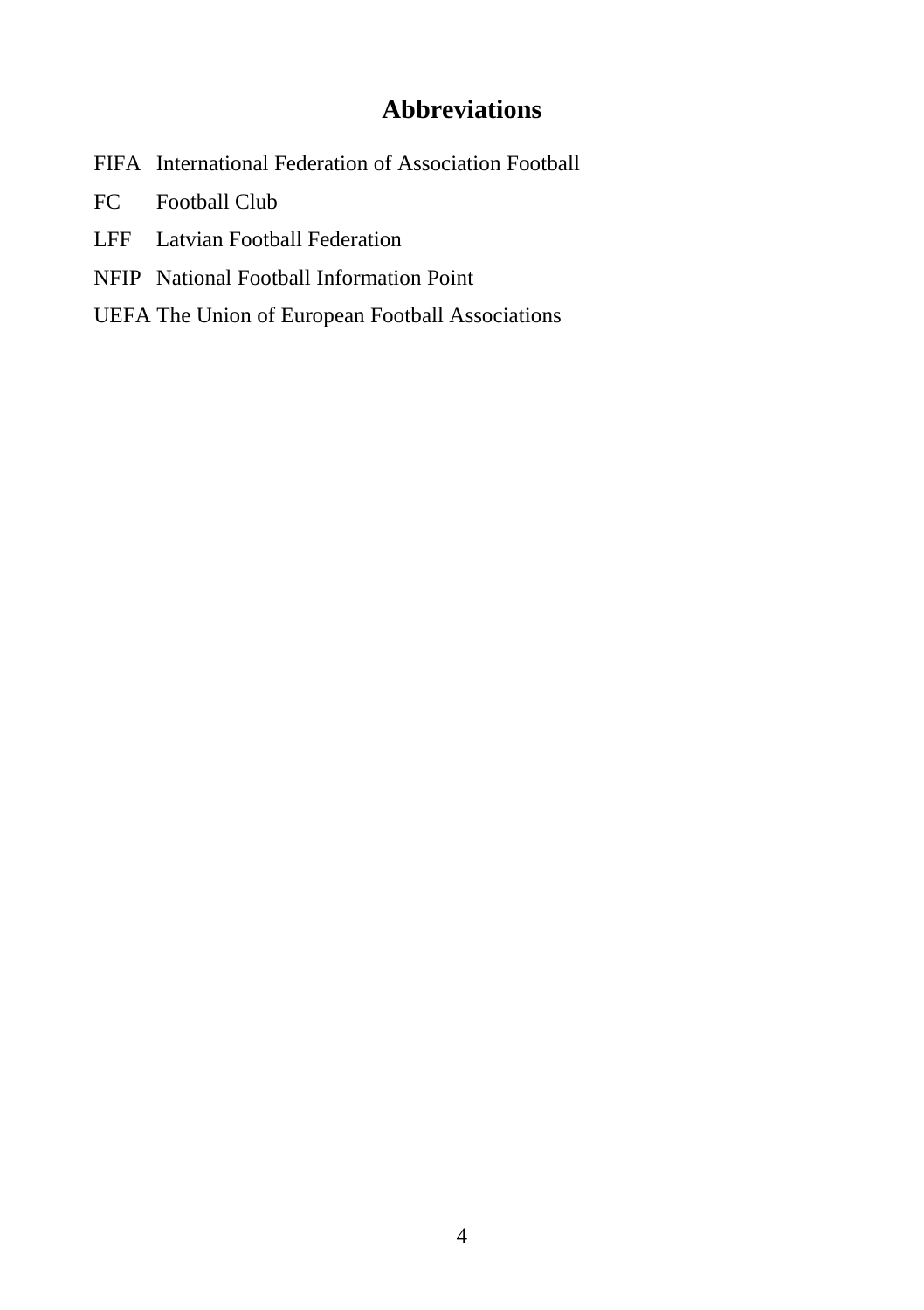#### **Introduction**

<span id="page-5-0"></span>Criminology is a branch of science that includes joint research. It is characterised by the emergence of new directions (separation) and this characteristic, which has a fundamental meaning, demonstrates the openness of criminology for active collaboration with other sciences. Critical awareness of new scientific areas implies presence of real social problems, the study of which requires a comprehensive interdisciplinary approach. Hence, the widely known problems with sports of criminal expression and the criminogenic potential, indicate timeliness and regularity of the scientific identification of the criminology of sport.

Sports criminology is a new field of criminology that studies criminological aspects of sports industry: development of crime and other offenses in sports; factors influencing crime and other offenses in the field of sport; personality of the offender (athletes, sports specialists and employees, visitors); peculiarities of victimology in the implementation of sports events; criminological policy in the field of sports.

The main task of sports criminology is to study criminalisation processes in the field of sports and develop measures for their prevention.

Contents of sports criminology:

- 1. theories and methods of sports criminology research;
- 2. offenses in the field of sports and limits of their criminological research;
- 3. determinants of offenses in the field of sports;
- 4. personal characteristics of a person committing a crime or other offense in the field of sport;
- 5. mechanism of interaction between the offender and his victim in the commission of crimes or other offenses in the field of sports;
- 6. prevention of crime and other offenses in the field of sports.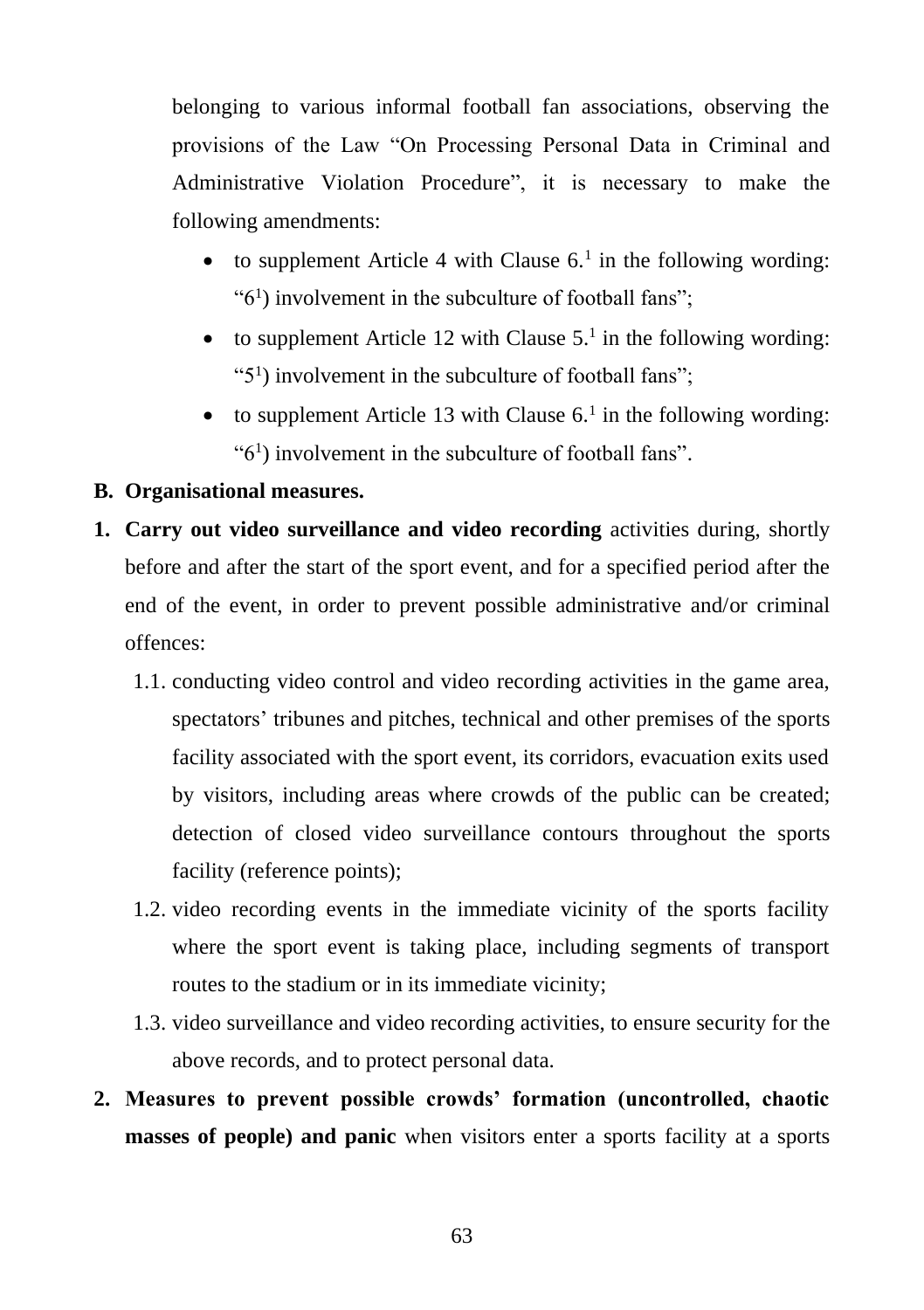event and when visitors leave the sports facility at the end (or interruption) of the sport event:

- 2.1. equipment of the sports facility with a sufficient number of exits (evacuation) branches (aisles) that prevent crowd formation;
	- a) create sports entrance/exit technical structures and provide logistics aimed at reducing the risk of excessive accumulation of sports fans or the formation of a moving crowd at the entrances/exits of a sports facility;
	- b) the sport event is held at such a time that visitors (viewers) arrive and their departure would not occur during rush hour.

## **3. Technical measures to prevent unlawful behaviour by visitors of a sport event:**

- 3.1. steps to distinguish potentially conflicting fan clubs from competing sports clubs (teams):
	- distribution of visitors rival fans of the sport event in different zones of spectators of the sports facility, separated by irresistible or difficult to overcome physical and technical structures;
	- increased delimitation (isolation) of spectator areas for the riskiest "fans";
	- distribution of fans of sports events who enter the spectator area to watch a sports event, as well as those who leave the spectator tribune after the end (or interruption) of the event, into a different pedestrian and evacuation vector and sports facility branches, are separated from each other by insurmountable or physically impenetrable technical constructions, uninterrupted route tracking for the purpose of transporting such visitors by bus to the sports facility and returning them to the buses;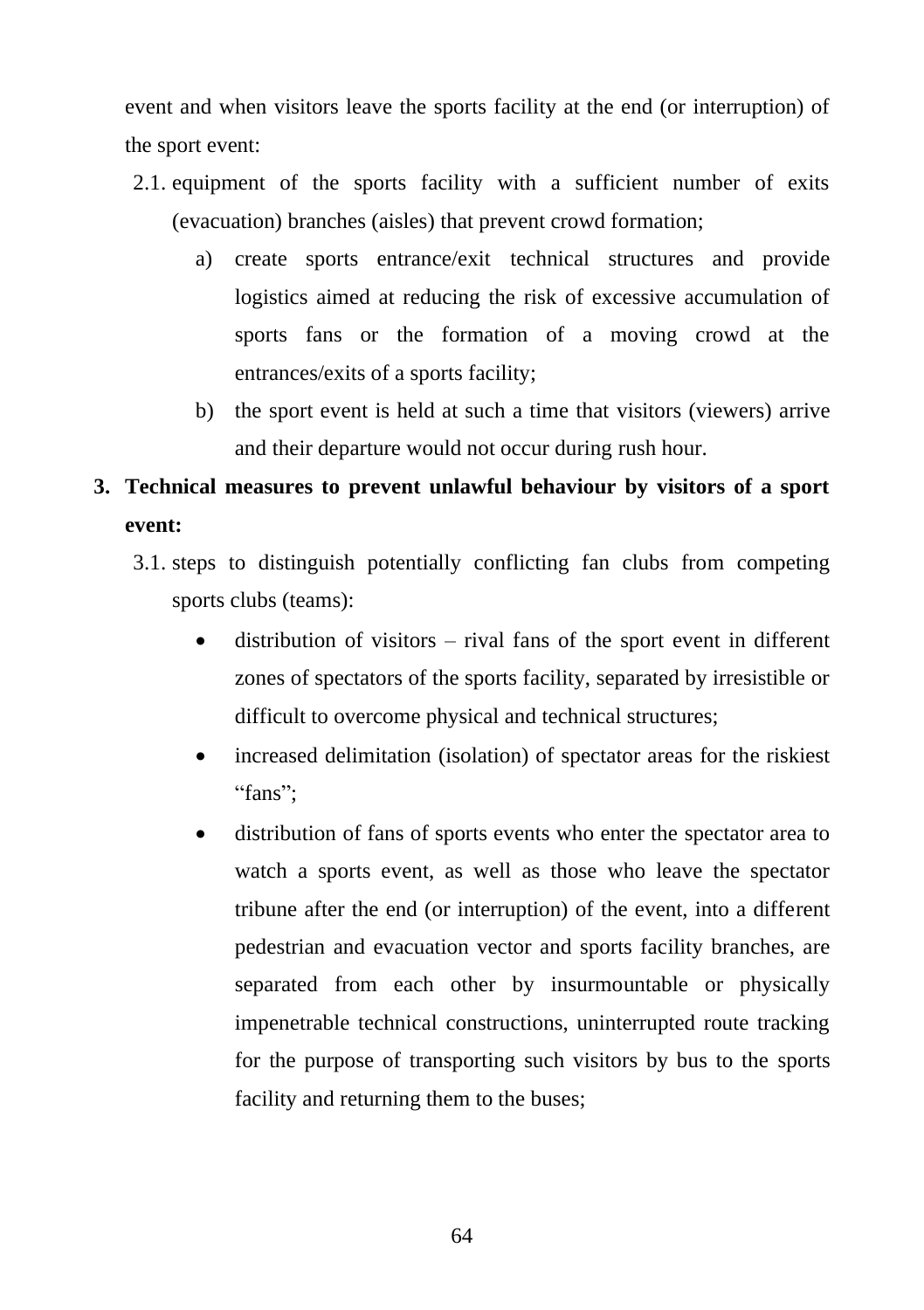- imposing a prohibition (hereunder on liability for non–compliance) on unauthorised entry into a prohibited (foreign – rival team) spectator territory (spectator area), another spectator area than specified in the purchased ticket;
- each spectator seat must have its own number, which would be indicated on the ticket and spectators would take seats according to the purchased tickets;
- in order to ensure safety in stadiums, an audience registration system at each entrance also plays an important role in detecting and preventing potential congestion.
- 3.2. determination of the prohibition of unauthorised entry into the playing field (game area) and into the space (zone) intended for the referees or arbitrators of the sport during or just before the start of the sport event, as well as in the technical and other premises and areas of the sports facility where the prohibition of unauthorised entry is imposed:
- 3.3. a ban on bringing alcoholic beverages into a sports facility (and adjacent areas), where the sporting event is taking place, distributing or consuming alcoholic beverages at that facility;
- 3.4. introduction of a ban on entry into a sports facility (including adjacent areas) where the sport event is taking place (specifying appropriate equipment to identify the following items):
	- firearms and cold weapons;
	- firecrackers, smoke candles, lights, noise and other devices and pyrotechnics, containers with flammable, burning, corrosive or stinking substances;
	- powerful laser "pointers" (radiators), other objects that endanger athletes, sports referees or arbitrators, spectators or others, or may interfere with the proper conduct of a sport event;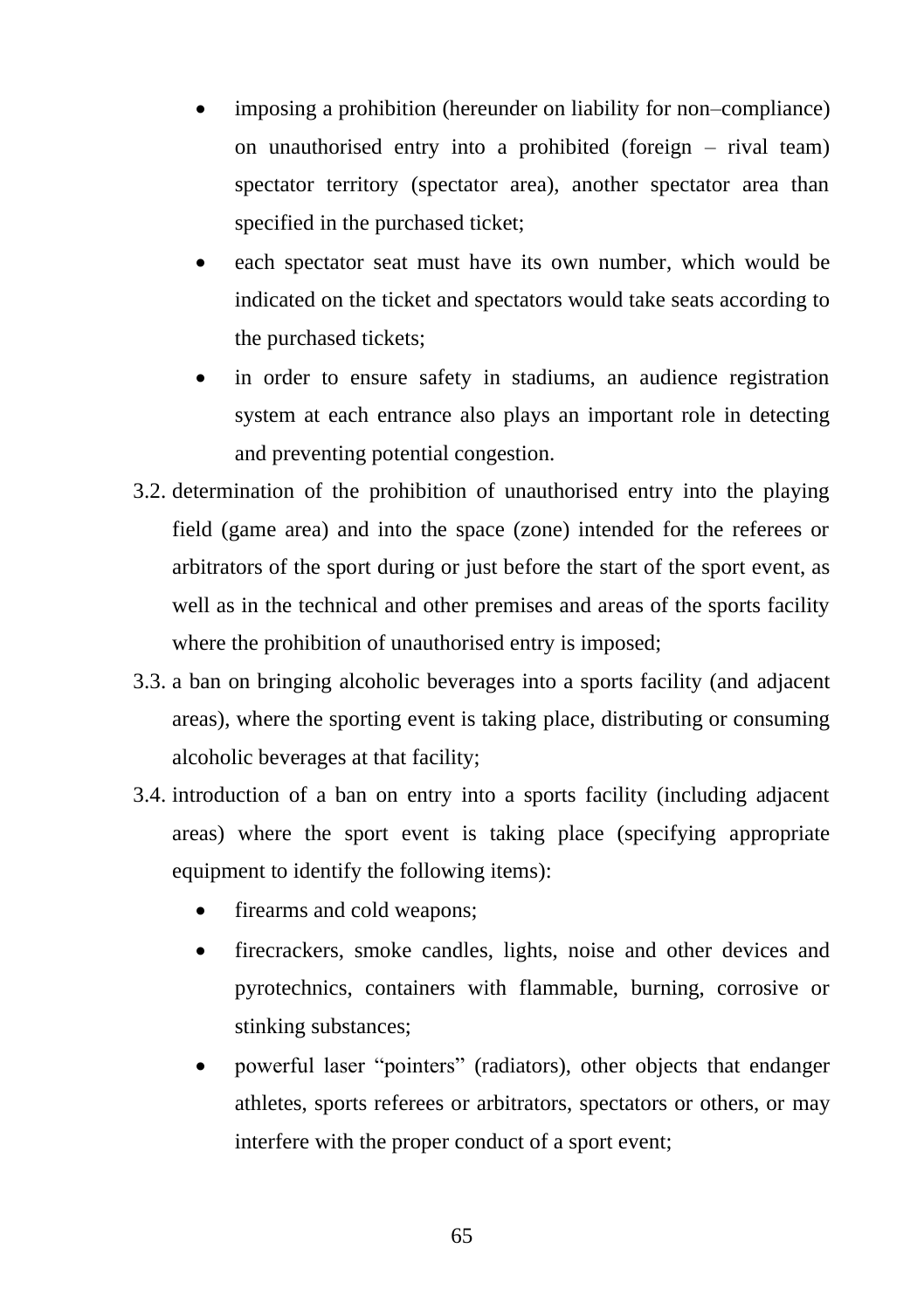- items intended to offend and humiliate athletes, referees or arbitrators, spectators, or others (including banners, transparencies, flags, clothes with inscriptions, or images of such content);
- items capable of producing noise above the permissible limits (for example, objects capable of producing noise above 85 dBA);
- means that interfere with the identification of the visitor to the sport event (for example, wearing face shields: balaclavas, etc.);
- attributes and symbolism of another team (if the introduction is reasonably believed to be provocative).
- 4. **Informing the visitor of a sport event** about the security measures to be taken and the rules of conduct for the visitor:
	- 4.1. displaying text or pictograms on visitor behaviour rules on the ticket of a sport event (on the part that remains in the hands of the visitor);
	- 4.2. a loudspeaker announcement at a sports facility of the security measures to be taken and of the behaviour of visitors (before, during and after a sports event);
	- 4.3. displaying relevant text or pictorial announcements on sports facility constructions in locations accessible to the visitor for viewing and reading, including advertisements on multimedia screens displayed at the sports facility.
- 5. **Prevention of attendance at a sporting event** for persons who have committed serious offences during sport events in the past and who have been brought to justice for it by the following methods:
	- 5.1. control measures at the entrance to the sports facility:
		- implementation and maintenance of a personalised ticketing system (ticketing), ticketing and sales control systems that allow the notification and identification of the person purchasing the tickets;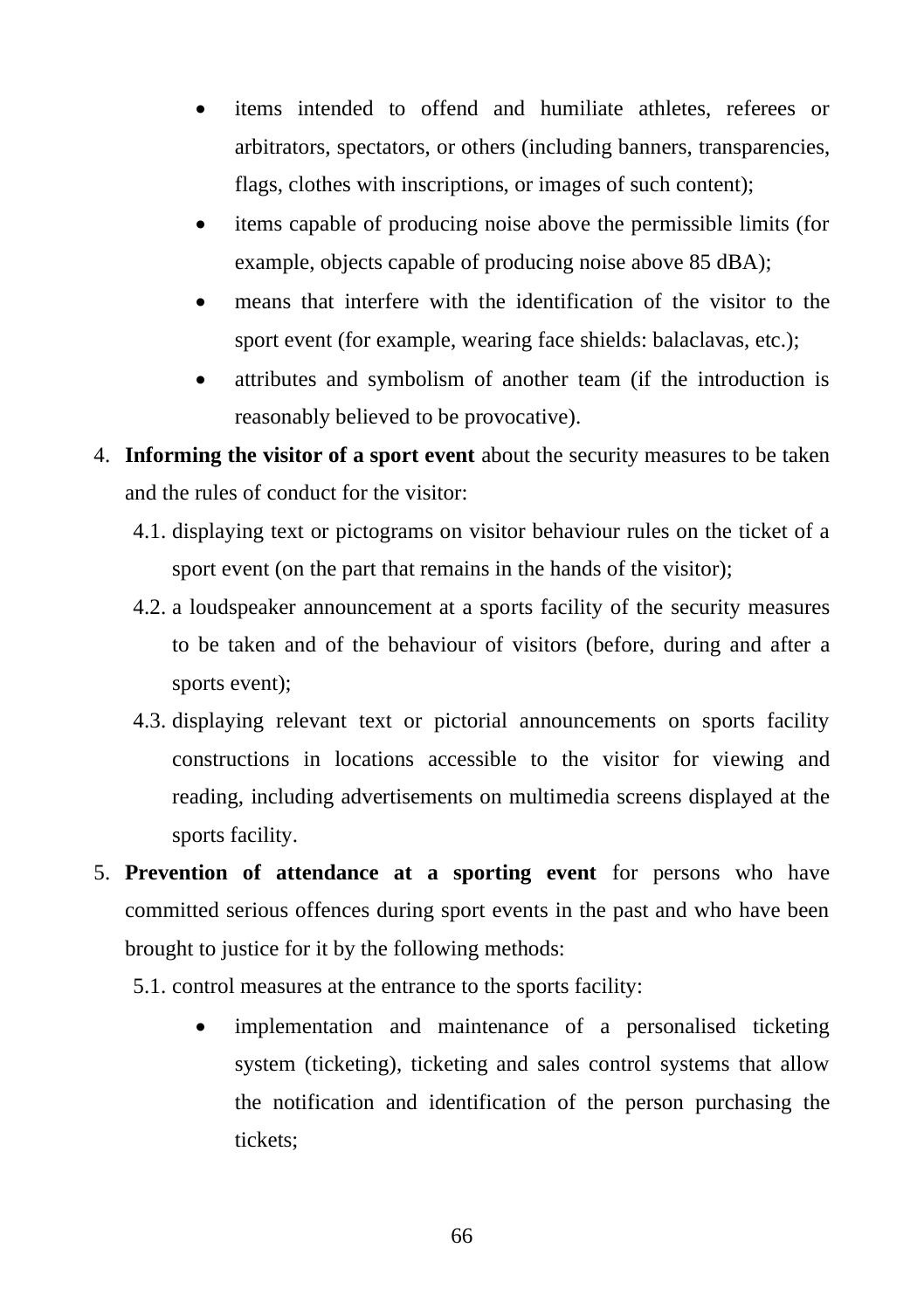- personal non–admission to a sports facility where a sport event takes place, to persons against whom the judicial authority, or the Minister of the Interior, or the organiser of the event has taken a decision on their non–admission to such or similar sport events for a fixed period;
- personal non–admission of persons who are under the influence of alcohol or narcotic substances to the sports facility where the sporting event takes place;
- vandal–safe equipment for spectators' seats and other sports facilities (the advantage of this equipment is enhanced protection against vandals; most of this equipment are made of high–strength steel, which is difficult to damage, break or even cut), which has access to or can be accessed by visitors to a sport event;
- provision of a sport event with a sufficient number of security personnel who are properly trained and instructed to respect the human dignity of the fans and techniques for managing the flow of people, preventing, mitigating and suppressing conflicts, as well as proper coordination of sport events and police services;
- provision of a sport event with properly functioning (i.e. regular inspection) alarm systems, fire alarm, fire extinguishing systems;
- 5.2. implementation of prognostic analysis of the types and weight characteristics of risks of violence, riots and other mass offences at organised sport events – to make a decision on how to reduce such risks and prevent delinquency (including analysis of closed forums, internet portals of football fans).

## **C. Socio - political measures**

1. Within the framework of the instructions of the Cabinet of Ministers No. 1 "Procedures for Law Enforcement Cooperation in Preventing and Combating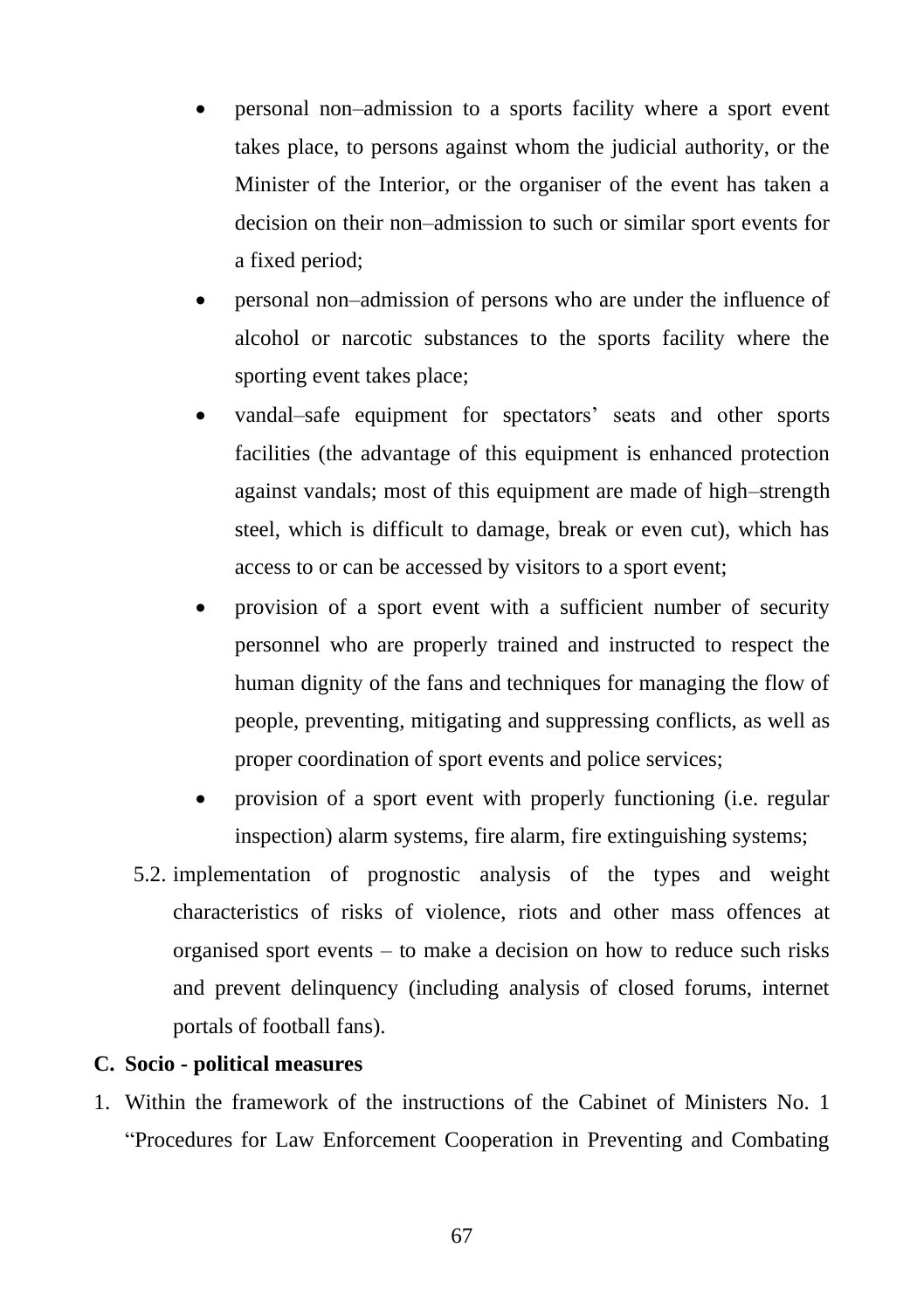Crime", to provide increased attention to preventive work with the registered elements (leaders and members of informal football fan associations), which have a tendency to illegal group actions.

- 2. In order to carry out, in accordance with Article 58 of the Law on the Protection of the Rights of the Child, the constant supervision of adolescents who are on preventive registration and who are members of informal football fan associations with an asocial orientation and who consider themselves as football fans, there is a need to make the following amendments to Regulations No. 157 of 25.03.2014 "Regulations of the Juvenile Support Information System":
	- to supplement 5.6. sub-paragraph with sub-paragraph  $5.6.1$ .<sup>1</sup> in the following wording: " $5.6.1$ .<sup>1</sup> involvement in the subculture of football fans";

In addition, it should be noted that ongoing monitoring involves explanatory work with minors and their parents in order to isolate minors from criminal groups, prevent offenses and identify adults involved in crime and anti-social activities.

3. Based on the foreign experience of creating a culture of sports events, informal youth associations with a positive entertainment direction should be formed in Latvia. For example, to form youth club "Football Friends" in each of the regions of Latvia. The aim of mentioned club will be systematic, educational influence. Members of the club "Football Friends" will have the opportunity to attend: football club trainings; educational meetings with representatives of LFF, football clubs, scientists, psychologists, law enforcement agencies; friendly football matches both between regional clubs, between the team of regional clubs and the team of LFF, scientists, law enforcement agencies. In addition, it should be possible to envisage such sporting events at EU level, such as a football match between a Latvian team of regional clubs and a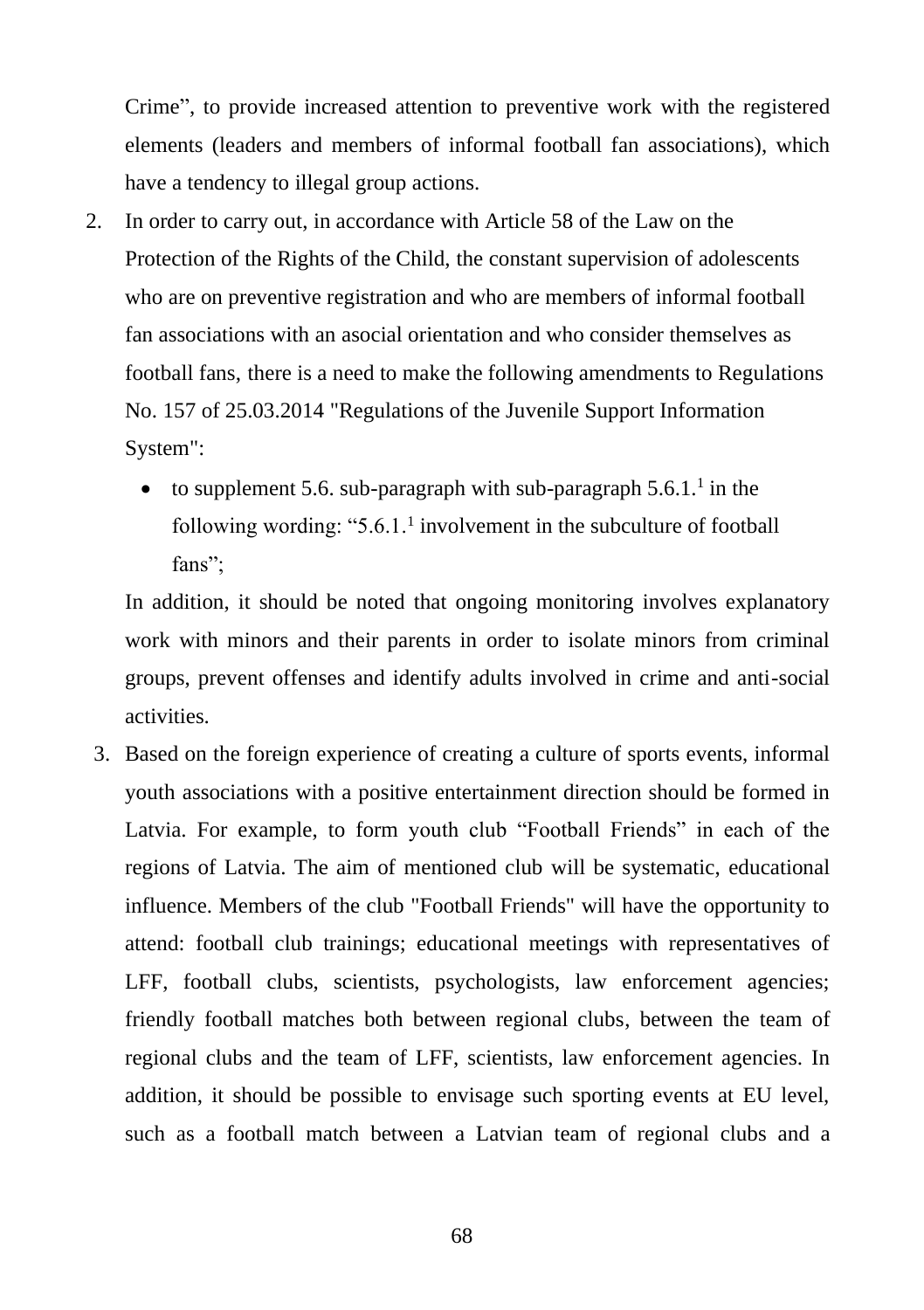selection of similar informal youth associations with positive entertainment from another countries.

- 4. Preventive measures should also include key aspects such as strengthening fan relationships with clubs, building trust with law enforcement, raising the level of fan culture and morale. Continuous communication would improve the quality of dialogue and mutual understanding:
	- a) to establish a non-governmental organization (e. g., the Latvian Football Friends Association - LFFA). The main aim of this organization will be to facilitate meetings between football fan groups, to carry out in-depth research with local administrations and to organize events aimed at involving fans in the following areas: fan rights and obligations; violence and racism in stadiums; football marketing;
	- b) all safety measures to be taken before, after and during sports events should mainly be explained in easy-to-understand language (conversational language) to the leaders of the fan groups, as they are the ones who should ensure the communication function.

The author believes that everything in this world, including illegal actions, is like the painting "Ambassadors" (1533) by the outstanding German artist Hans Holbein der Jüngere, in the creation of which for the first time the technique anamorphosis was used, that is, a deliberate distortion of the shape, so that the object acquires the necessary shape only if one looks at it from a certain angle. The truth depends on where the viewer is. The viewer has to step back and look at things from a different angle. Each time the angle is changed, the perception of the research question and the expected solutions change. Consequently, the author is confident that the conclusions and recommendations made by her will contribute to the further improvement of preventive measures aimed at eradicating the considered negative social phenomena and creating the conditions necessary for maintaining law and order.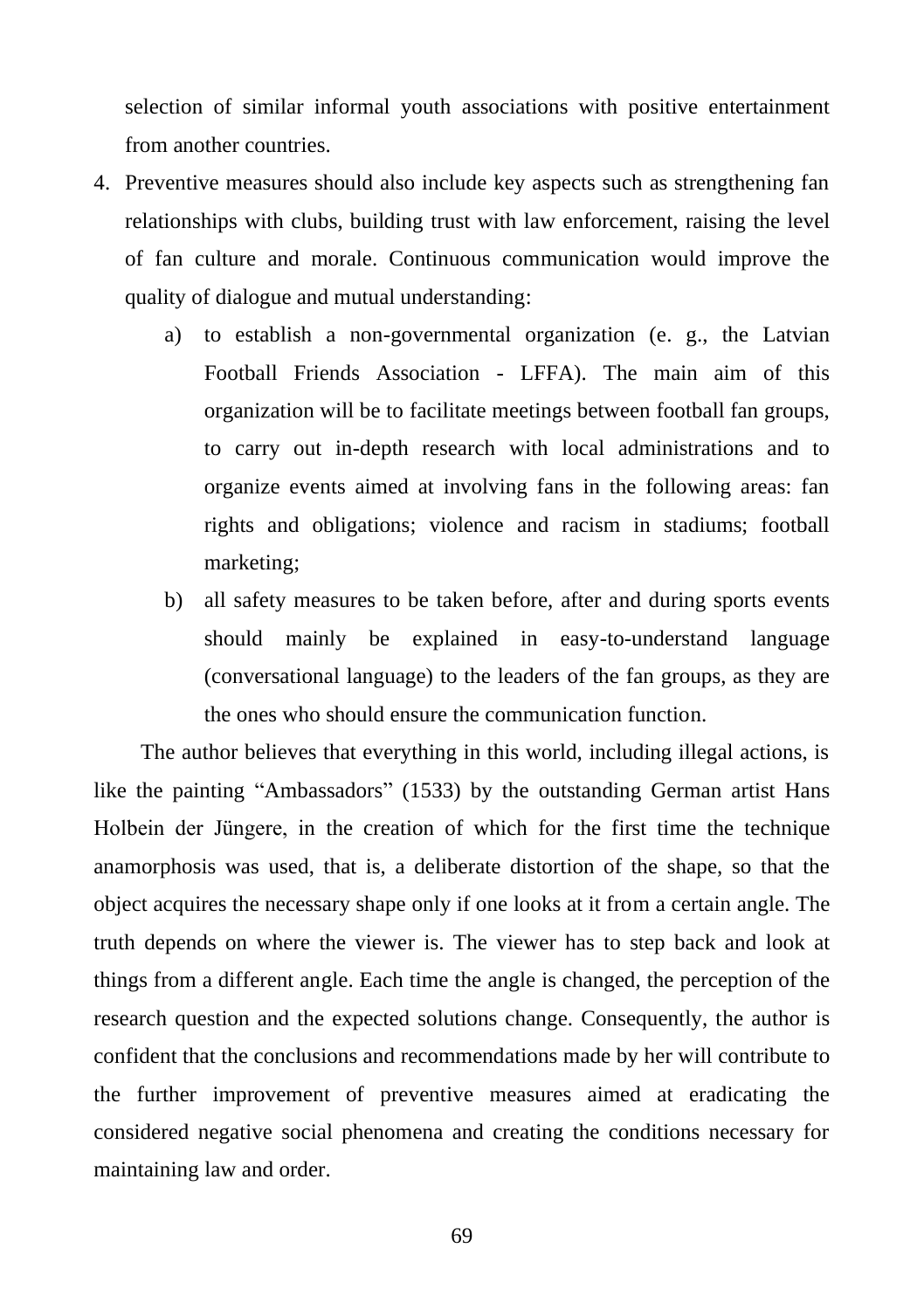## **Publications and reports on topics of the doctoral thesis**

- **1. Scientific papers in publications included in international databases (Web of Science, SCOPUS, ERIH plus):**
- 1.1. K. Zalcmane (2016) Football and Family Violence: Learning from the Experience of Great Britain. SHS Web of Conferences, DOI: 10.1051/shsconf/20163000015. Iekļauts Web of Science/Clarivate Analytics datubāzē.
- 1.2. K. Zalcmane (2018) "New Principles of Football Security in Europe". Rīga Stradinš University, Faculty of Law. Electronic Scientific Journal of Law "Socrates", 120 – 127. p. ISSN: 2256-0548 Iekļauts ERIH PLUS datubāzē. Pieejams: https://www.rsu.lv/sites/default/files/imce/Dokumenti/izdevumi/Socrates\_1

0\_2018.pdf

- 1.3. K. Zalcmane, M.Kamenecka-Usova (2019) "The Cost of Policing Football Matches in Latvia". Proceedings of the 33rd International Business Information Management Association Conference (IBIMA), 2019 – 6633– 6642pp. ISBN: 978-0-9998551-2-6 Iekļauts Web of Science/Clarivate Analytics, SCOPUS datubāzē.
- **2. Scientific papers in publications included in international databases (EBSCO host):**
- 2.1. K.Zalcmane (2014) "Hate Speech or Unacceptable Words and Phrases in the World of Football". Daugavpils universitātes 56. Starptautiskās zinātniskās konferences rakstu krājums. C. daļa. Humanitārās zinātnes -Daugavpils: Daugavpils universitāte. 151. – 158. lpp. ISBN 978-9984-14- 703-1 Pieejams: https://dukonference.lv/files/proceedings\_of\_conf/978- 9984-703-1\_56%20konf%20kraj\_C\_Hum%20zin.pdf Iekļauts EBSCO Host datubāzē.
- 2.2. K.Zalcmane (2016) "Futbola fani kā neformālā fanu apvienība ar kriminogēnām izpausmēm Latvijā un ārvalstīs". Daugavpils Universitātes 57. Starptautiskās zinātniskās konferences rakstu krājums. B. daļa. Sociālās zinātnes. - Daugavpils: Daugavpils Universitāte. 138. –145. lpp. ISBN 978- 9984-14-752-9 Pieejams:

https://dukonference.lv/files/proceedings\_of\_conf/978-9984-14-752-

9\_57%20konf%20kraj\_B\_Soc%20zin.pdf Iekļauts EBSCO Host datu bāzē.

2.3. K.Zalcmane (2017) "Criminological Characteristic of an Eastern Football Fan Personality Committing an Administrative and/or Criminal Offense". Proceedings of the 59th International Scientific Conference of Daugavpils University. Part B "Social Sciences". 123–129 p. ISBN 978-9984-14-833-5, ISSN 2500-9842, ISSN 2500-9869 Pieejams:https://dukonference.lv/files/proceedings\_of\_conf/978-9984-14-833-5\_59\_konf\_kraj\_B\_Soc%20zin.pdf Iekļauts EBSCO Host datubāzē.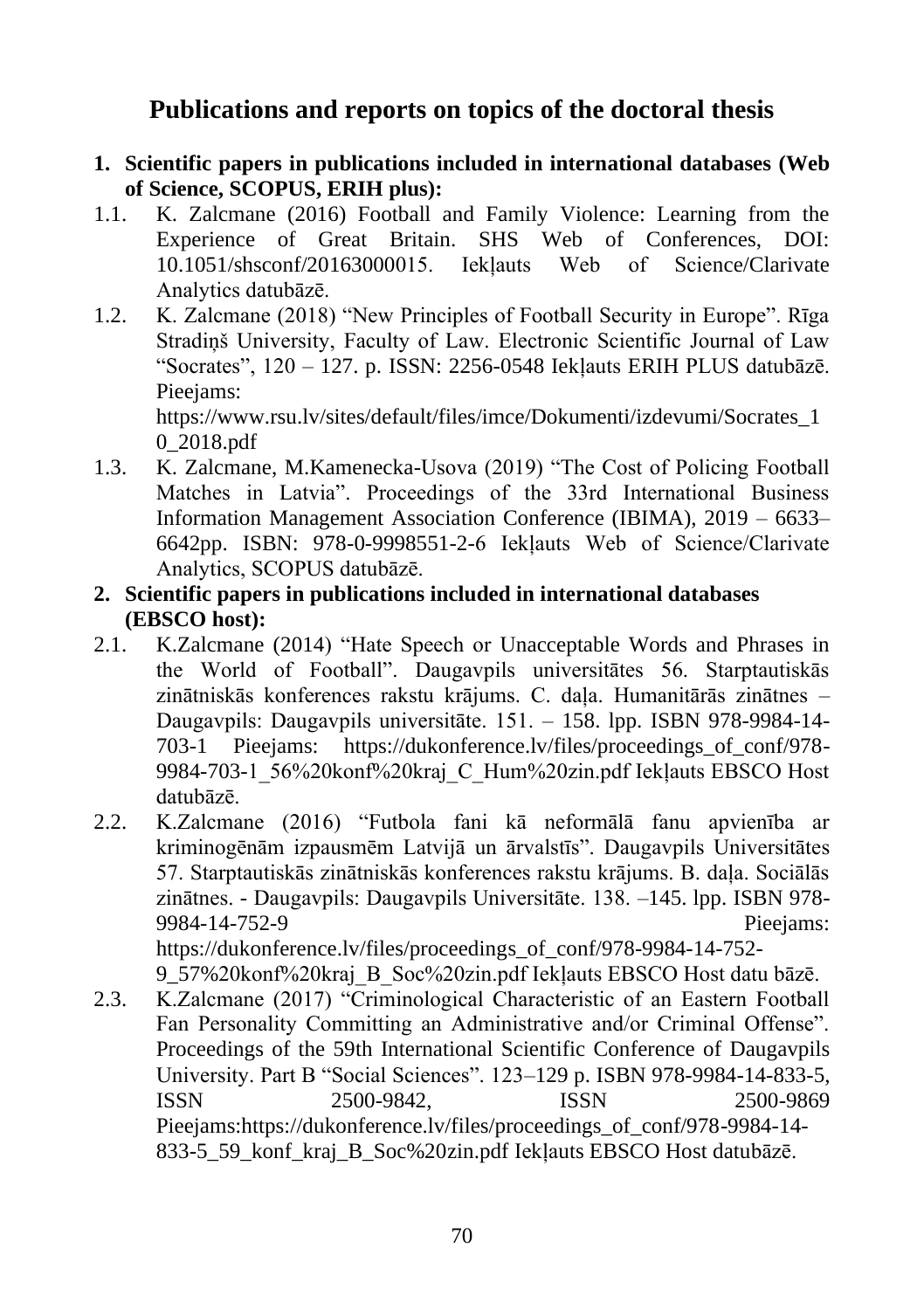## **3. Scientific articles in peer–reviewed publications published in Latvia:**

- 3.1. K.Zalcmane (Matvijčuka) (2014) "Football Hooliganism as a New World Phenomenon: Defenition". The Baltic States in the European Union: Ten Years as Member States. Proceedings of the International Conference, 25– 26 April 2014. Riga, , – 110 –117 p. ISBN 978-9934-837-37-1.
- 3.2. K.Zalcmane (2018) "The Subculture of Football Fans and Its Place in the Delinquet Subculture. International Scientific "Emerging Trends in Economics, Culture and Humanities" (etECH2018). Conference proceedings. Ekonomikas un kultūras augstskola: Rīga, 29. – 36.lpp. ISBN 978-9984-24-217-0

Pieejams:https://www.augstskola.lv/upload/etECH2018\_Proceedings.pdf Iekļauts Google Scholar datubāzē.

- **4. Presentation at an international scientific conference with an oral report or thesis:**
- 4.1. 25.04.2013. International scientific conference "Current problems of innovative jurisprudence", "Law and Order or how to kick hooligans out of football. European experience". Riga, Rīga Stradiņš University.
- 4.2 09.04.2014–11.04.2014. The 56th International Scientific Conference of Daugavpils University. Report "Hate speech or unacceptable words and phrases in the world of football". Daugavpils, Daugavpils University.
- 4.3 16.04.2014–17.04.2014. LSPA International conference. Sports Science Section "Sports Management". Report "The prevention of football hooliganism: European experience". Riga, Latvian Academy of Sports Pedagogy
- 4.4 23.04.2014. International practical conference "Legal Policy for Development of Society". Report "The prevention of violence in football: EU legal policy". Riga, Rīga Stradiņš University.
- 4.5 25.04.2014–26.04.2014. International Scientific conference "The Baltic States in the European Union: ten years as Member States". Paper "Football Hooliganism as a New World Phenomenon: Definition". Riga, Latvian Academy of Science.
- 4.6 26.11.2014–28.11.2014. 5th International interdisciplinary scientific conference "Society Health Welfare". Report "Football and Family Violence: Learning from the Experience of Great Britain". Riga, Rīga Stradiņš University.
- 4.7 24.03.2015. LSPA International conference, Sports Science Section "Sports Management". Report "Augstam nekārtību riskam pakļauto futbola spēļu plānošana un organizēšana" (Eng. Planning and organisation of football games at high risk of disorder). Riga.
- 4.8  $16.04.2015 17.04.2015$ . The  $57<sup>th</sup>$  International Scientific conference of Daugavpils University. Report "Futbola Fani kā neformālā fanu apvienība ar kriminogēnām izpausmēm Latvijā un ārvalstis" (Eng. Football Fans as an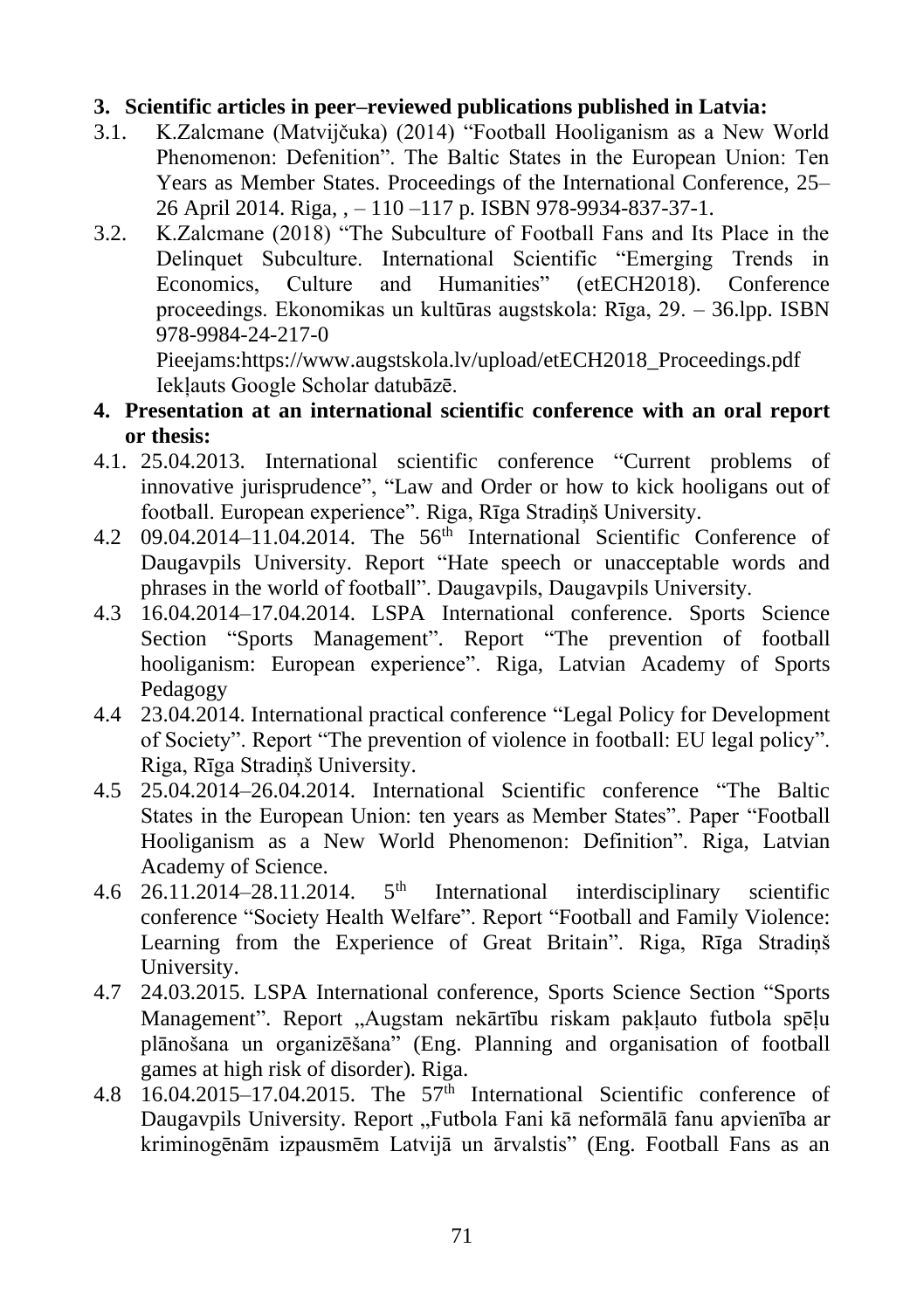informal fan association with criminogenic manifestations in Latvia and abroad). Daugavpils.

- 4.9 23.04.2015. International practical conference "Topical Problems of Security Reinforcement: Political, Social, Legal Aspects". Report "Political protests with participation of football supporters' groups". Riga.
- 4.10 06.10.2015. Valsts policijas koledžas IV Starptautiskā zinātniskā konference "Moderno tehnoloģiju izmantošana tiesībaizsardzības institūciju darbā un to darbinieku izglītošanā". Referāts "Moderno tehnoloģiju izmantošana sporta pasākumos, lai nodrošinātu sabiedrības drošību Latvijā un ārvalstīs." (Eng. IV International Scientific Conference of the State Police College "Use of modern technologies in the work of law enforcement institutions and in the education of their employees". Report "Use of modern technologies in sports events to ensure public safety in Latvia and abroad.") Riga.
- 4.11 "Sports Criminology". Abstracts of the 58<sup>th</sup> International Scientific Conference of Daugavpils University.– Daugavpils: Daugavpils University, 2016 – 126. lpp. ISBN 978-9984-14-760-4 Pieejams: https://dukonference.lv/files/2016\_978-9984-14-760- 4\_DU%2058%20starpt%20zinatn%20konf%20tezes.pdf

4.12 09.11.2016–11.11.2016. The  $22<sup>nd</sup>$  Congress of the International Association of Sports Law (IASL) and RIOU's inaugural international conference "Mega Events in Sport: Legal Environment". Report "Illegal use of pyrotechnics (flares, smoke bombs, fireworks) on football grounds in Latvia." Russia, Sochi.

- 4.13 06.04.2017–07.04.2017. Daugavpils University 59<sup>th</sup> International Scientific Conference. Report "Криминологическая характеристика личности восточно–европейского футбольного болельщика, совершающего административное или уголовное правонарушение (Eng. Criminological characteristics of the personality of an East European football fan committing an administrative or criminal offense)", Daugavpils.
- 4.14 20.06.2017–23.06.2017. 2nd World Association for Sport management world conference "Global Issues and new ideas in Sport Management". Report "New Principles of football security in Europe". Kaunas, Lithuania.
- 4.15 04.10.2017–06.10.2017. The 23rd Congress of the International Association of Sports Law (IASL) "Responsibility in Sports Activities: Law, Jurisdiction and Ethics". Report "Criminogenic Manifestations of Football Fans". Rome, Italy.
- 4.16 25.04.2018. Starptautiskā zinātniski praktiskā konference "Tiesiskās problēmas Latvijas simtgadē: retrospektīva un perspektīva". Referāts "Pētījumi starptautisko sporta tiesību jomā" (Eng. International scientific– practical conference "Legal Problems in the Centenary of Latvia: Retrospective and Perspective". Report "Research in the field of international sports law")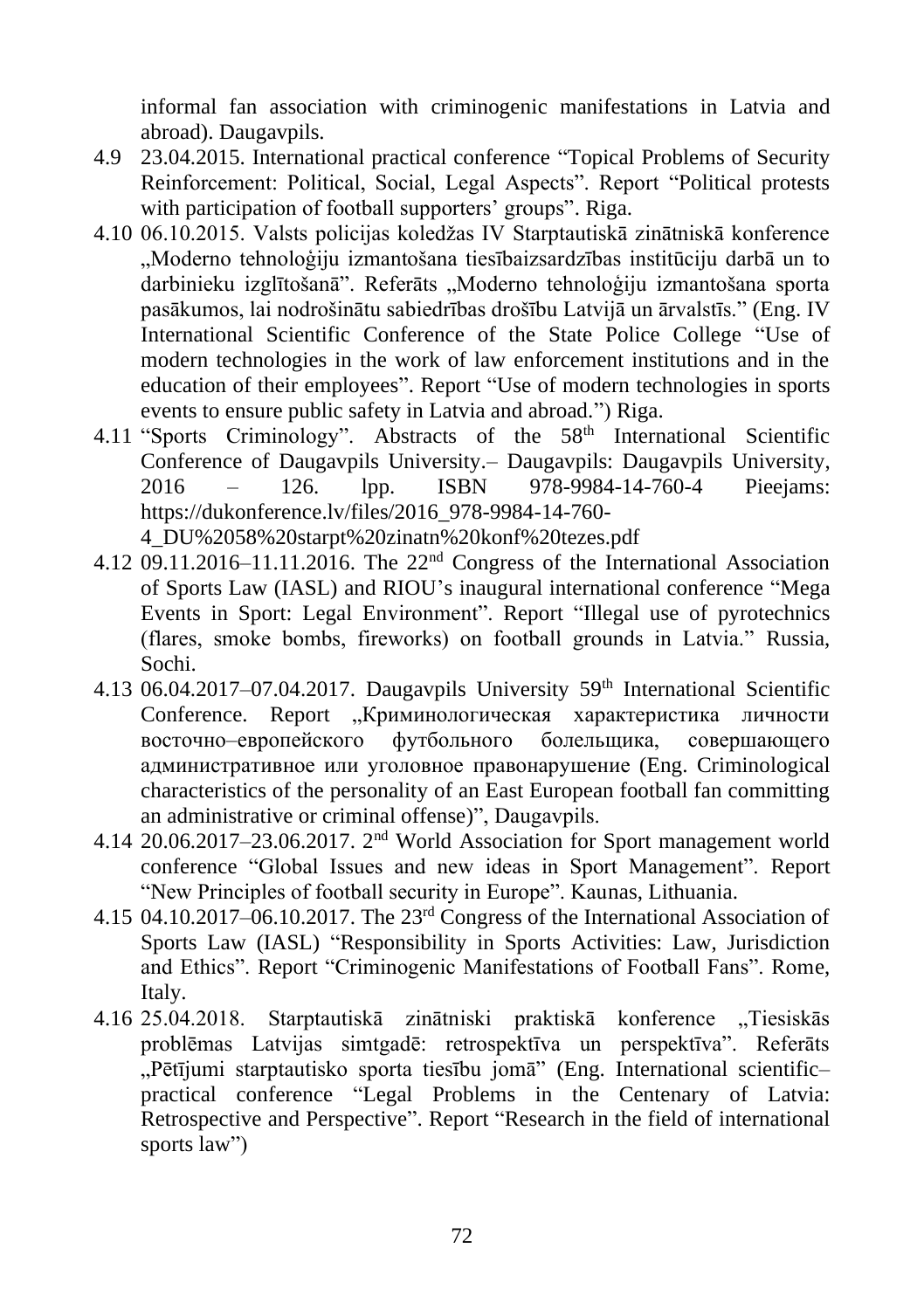- 4.17 26.04.2018–27.04.2018. International Scientific Conference "Emerging Trends in Economics, Culture and Humanities" (etECH2018), "The Subculture of Football Fans and Its Place in the Delinquet Subculture". Riga.
- 4.18 02.04.2019. Rīga Stradiņš University International Interdisciplinary Conference on Social Sciences "PLACES" "Powers of Police and Various Authorities Preventing Violence at Football Matches: Settlement of Mutual Relations between fans, clubs, police and Society in Latvia and abroad". Riga.
- 4.19 24.04.2019–26.04.2019. International Scientific Conference "Emerging Trends in Economics, Culture and Humanities" (etECH2019), Report "The "Black–out Rule" of the UFFA in Latvia and Abroad". Riga.
- 4.20 13.12.2019–14.12.2019 25th IASL International Sports Law Congress. Report "Sports Criminology, crime prevention, research". Greece, Athens
- **5. Presentation at a local scientific conference with an oral report or thesis:**
- 5.1 10.04.2014–11.04.2014. 13<sup>th</sup> Scientific Conference of Rīga Stradinš University. Scientific work "Football–related Offences". Rīga, Rīga Stradiņš University.
- 5.2 26.03.2015–27.03.2015. Rīgas Stradiņa universitātes zinātniskā konference. Zinātniskais darbs "Strīdu risināšana futbolā: stingrās atbildības princips" (Eng. Rīga Stradiņš University scientific conference. Research paper "Football Dispute Resolution: The Principle of Strict Responsibility"). Riga.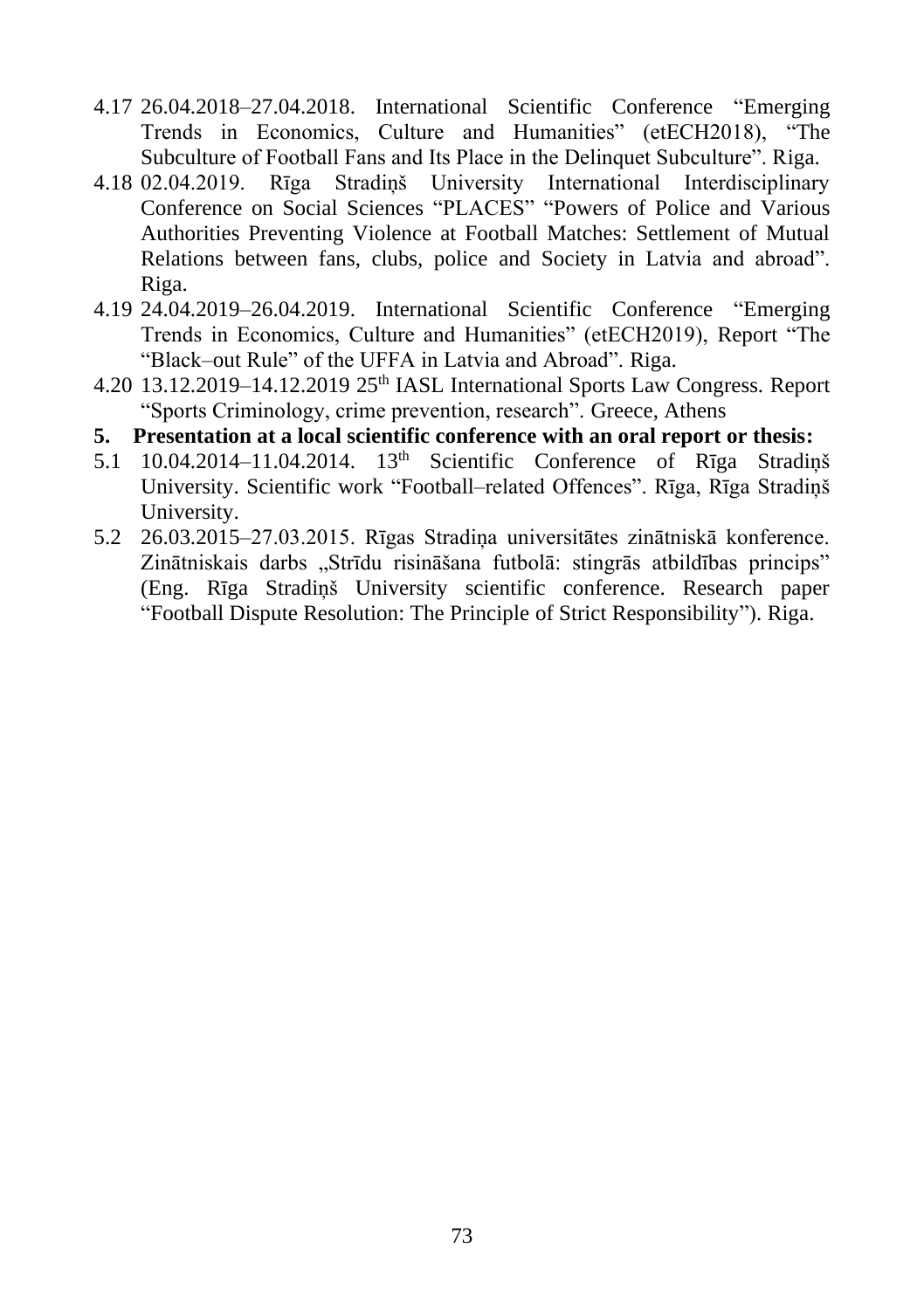# **List of references**

# **Legal acts**

- 1. Bērnu tiesību aizsardzības likums: Latvijas Republikas likums. (Eng. Law on the Protection of the Rights of the Child: Law of the Republic of Latvia). 08.07.1998. Latvijas Vēstnesis. 199/200.
- 2. Nacionālās drošības likums: Latvijas Republikas likums. (Eng. National Security Law: Law of the Republic of Latvia). 29.12.2000. Latvijas Vēstnesis. 473/476.
- 3. Imigrācijas likums: Latvijas Republikas likums. (Eng. Immigration Law: Law of the Republic of Latvia). 20.11.2002. Latvijas Vēstnesis. 169.
- 4. Sporta likums: Latvijas Republikas likums. (Eng. Sports Law: Law of the Republic of Latvia.). 13.11.2002. Latvijas Vēstnesis. 165.
- 5. Jaunatnes likums: Latvijas Republikas likums. (Eng. Youth Law: Law of the Republic of Latvia). 28.05.2008. Latvijas Vēstnesis. 82.
- 6. Sodu reģistra likums: Latvijas Republikas likums. (Eng. Criminal Register Law: Law of the Republic of Latvia.). 29.10.2013. Latvijas Vēstnesis. 211.
- 7. Ministru kabineta noteikumi Nr.157 "Nepilngadīgo personu atbalsta informācijas sistēmas noteikumi". (Eng. Order of the Cabinet of Ministers No. 157 "Regulations on the Juvenile Support Information System"). 27.03.2014. Latvijas Vēstnesis. 45.
- 8. Ministru kabineta rīkojums Nr. 90 Par Organizētās noziedzības novēršanas un apkarošanas plānu 2018.–2020. Gadam. (Eng. Order of the Cabinet of Ministers No. 90 On the Plan for the Prevention and Combating of Organised Crime 2018–2020). 28.02.2018. Latvijas Vēstnesis. 45.
- 9. Ministru kabineta rīkojums Nr. 95 Par nozaru politiku pamatnostādnēm 2021.–2027. gada plānošanas periodam. (Eng. Order of the Cabinet of Ministers No. 95 On sectoral policy guidelines 2021–2027 annual programming period). 04.03.2020 Latvijas Vēstnesis. 48.

### **Literature**

- 10. Armstrong, G. and Hobbs, D. 1994. Tackled from behind. In: N. Bonney, R. Giulianotti and M. Hepworth, eds. *Football, Violence and Social Identity.* London: Routledge, 196–228.
- 11. Bodin, D. 2003. Le Hooliganisme.
- 12. Gamble A. 1994. Britain in decline: economic policy, political strategy, and the British state. 4th ed. New York: ST. MARTIN'S PRESS, INC.,
- 13. Gottschalk, P. and Gunnesdal, L. 2018. *White–Collar Crime in the Shadow Economy: Lack of Detection, Investigation and Conviction Compared to Social Security Fraud.* Palgrave Pivot.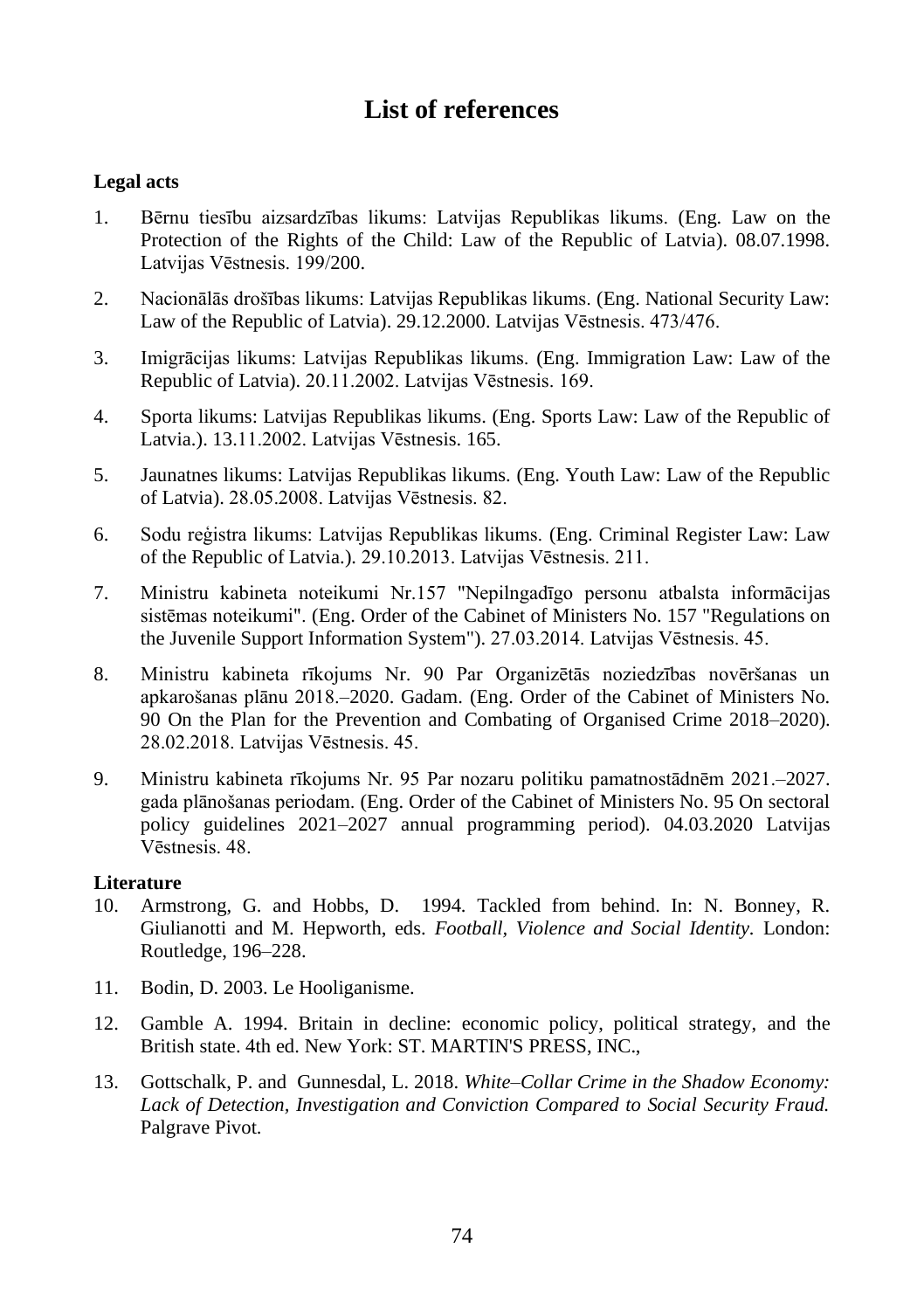- 14. Landmane, D., Rinkevics, A., Eināts, K. 2019. Atkārtotu Likumpārkāpumu novēršanas pamatprincipi. (Eng. Basic Principles of Prevention of Repeat Offenses.) Rīga: Valsts policija.
- 15. Lee, J. W. and Lee, J. C. 2009. *CAP – Sport and Criminal Behavior.* Durham, North Carolina: Carolina Academic Press.
- 16. Mathiesen, T. 1965. The Defences of the Weak: a Study of Norwegian Correctional Institution London: Tavistock Publ.
- 17. Murphy, P., Williams, J. M. and Dunning, E. 1990. *Football on Trial: Spectator 66. Violence and Development in the Football World.* London: Routledge.
- 18. Smokoviti, N. L. 1994. Sociology–Society and Social Life. Athens–Piraeus: Stamoulis Publicatios. In: Kleomenis, L. 2005. *Deviant Behaviour of Greek Football Spectators: Doctoral thesis.* Budapest: Semmelweis University of Budapest.
- 19. Spaaij, R. F. J. 2006. *Understanding Football Hooliganism: A Comparison of Six Western European Football Clubs.* Amsterdam: Amsterdam University Press.
- 20. Wann, D. L., Melnick, M.J., Pease, G. D. and Russell, G.W. 2001. *Sport Fans: The Psychology and Social Impact of Spectators.* New–York: Routledge.
- 21. Бурлаков, В. и Кропачев, Н. 2019. *Криминология: Учебное пособие* (Eng. Criminology: Study Guide). 2–е изд. Стандарт третьего поколения. Санкт– Петербург: Питер.
- 22. Дихорь, В. А. и Гизуллина, А. В. 2017. *Основы Психологии футбольных Болельщиков: Учебное пособие* (Eng. The Basics of Psychology of Football Fans: Study Guide)*.* Екатеринбург: Издательство Уральского университета.
- 23. Езикян, В. И. 2011. *Криминология: учебное пособие* (Eng. Criminology: Study Guide)*.* Новочеркасск: ЮРГТУ.
- 24. Корецкий, Д. А. и Тулегенов, В. В. 2006. *Криминальная субкультура и ее криминологическое значение: Монография* (Eng. The criminal subculture and its criminological significance: Monograph)*.* СПб.: Юридический центр Пресс.
- 25. Мейтин, А. А. 2005. *Преступления футбольных болельщиков (криминологическая характеристика и их предупреждение): Монография* (Eng. Crimes of football fans (criminological characteristics and their prevention): Monograph)*.* Москва: Школа охраны Баярд.

#### **Periodicals**

- 26. Baic, V., Ivanovic, Z., and Popovic, S. 2017. Socio–demographic characteristics of violent fan groups at football matches. Acta Kinesiologica Vol.11 No.1. http://www.actakin.com/PDFS/BR1101/SVEE/04%20CL%2006%20VB.pdf
- 27. Beedholm Laursen, R. 2017. Danish police practice and national football fan crowd behaviour. Dialogue or coercive force? *Soccer & Society.* 20(2), 325–340.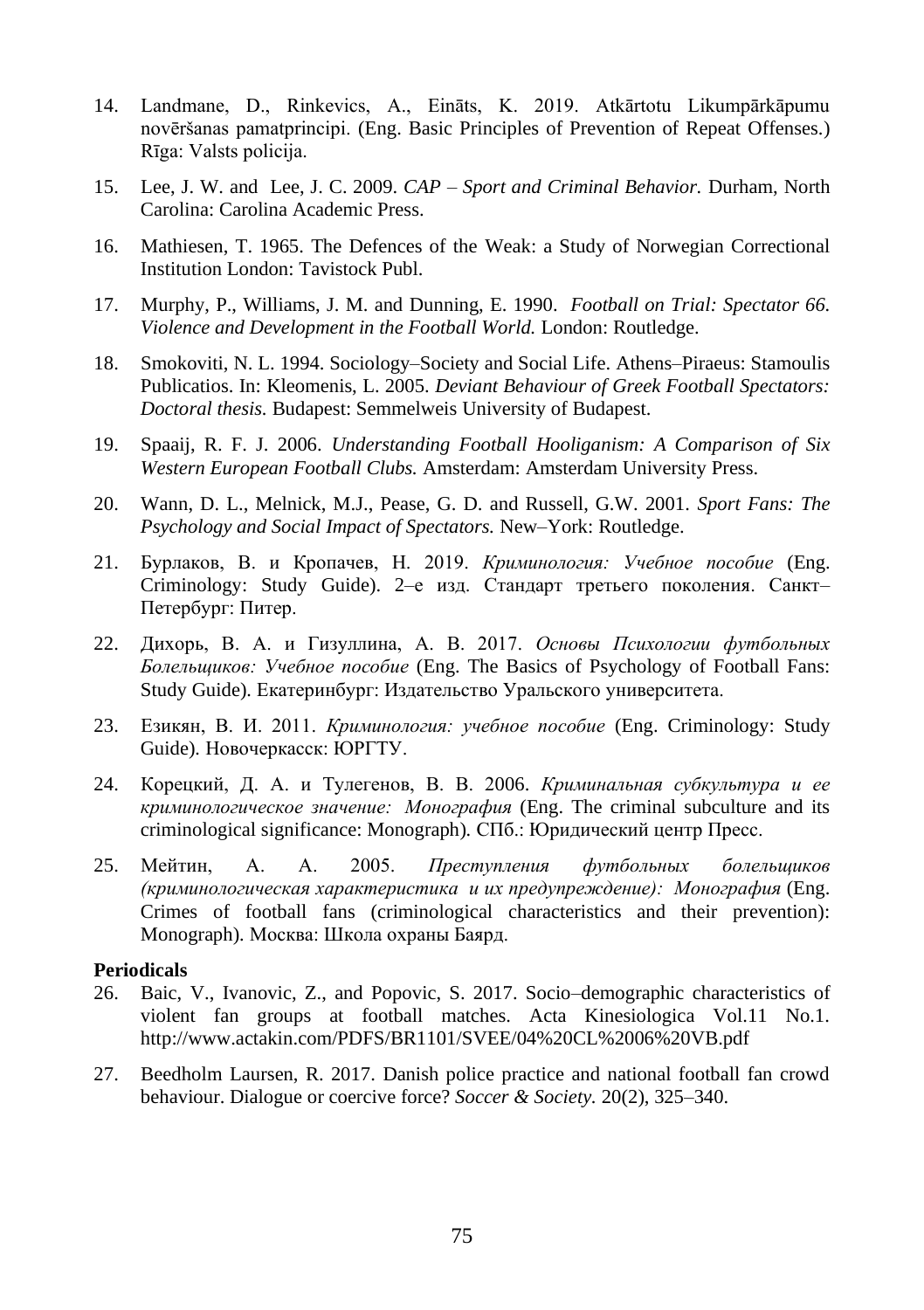- 28. Bensimon, M. and Bodner, E. 2011. Playing with fire: The impact of football game chanting on level of aggression. *Journal of Applied Social Psychology.* 41(10), 2421– 33.
- 29. Braun, R. and Vliegenthart, R. 2008. The Contentious Fans: The impact of repression, media coverage, grievances and aggressive play on supporters' violence. *International Sociology*. 23(6), 796–818.
- 30. Brechbühl, A., A., Schumacher Dimech, Schmid, O.N. and Seiler, R. 2017. Escalation vs. non–escalation of fan violence in football? Narratives from ultra fans, police officers and security employees. *Sport in Society.* 20(7), 861–79.
- 31. Cleland, J. and Cashmore, E. 2016. Football fans' views of violence in British football: Evidence of a sanitized and gentrified culture. *Journal of Sport and Social Issues*. 40(2), 124–142. Doi: org/10.1177/0193723515615177
- 32. Cohen, G. L. and Sherman, D. K. 2014. The psychology of change: Self–affirmation and social psychological intervention. *Annual Review of Psychology.* 65(1), 333–371.
- 33. Czop, A. and Juszczak, A. 2017. Subculture of Stadium Hooligans Pathology or Crime? *Security Dimensions International and National Studies.* (21), 142–158.
- 34. Dijk, van J. J. M. and Waard, de J. 1991. A two–dimensional typology of crime prevention projects: With abibliography. *Criminal justice abstracts.* 483–503.
- 35. Klarks, R.V., Eks, D.E. 2010. Noziedzības analīze 60 soļos (Eng. Crime analysis in 60 steps). Tulkojusi Veckalne, A. Rīga: Valsts Policija.
- 36. Leeson, P.T., Smith, D.J. and Snow, N. A. 2012. Hooligans\*/ hooligans. *Revue d'Économie Politique.* 122(2), 213–231.
- 37. Marie, O. 2016. Police and Thieves in the Stadium: Measuring the (multiple) effects of football matches on crime. *Journal of the Royal Statistical Society.* Series A (Statistics in Society). 179(1), 273–92.
- 38. Meij, van der L., Klauke, F., Moore, H.L., Ludwig, Y.S., Almela, M. and Lange van PAM. 2015. Football fan aggression: The importance of low basal cortisol and a fair referee. *PLOS ONE.* 10(4), e0120103. DOI: org/10.1371/journal.pone.0120103
- 39. Millward, P. 2009. Glasgow Rangers supporters in the city of Manchester: The degeneration of a 'Fan Party' into a 'Hooligan Riot'. *International Review for the Sociology of Sport.* 44(4), 381–398.
- 40. Paasonen, J. and Aaltonen, M. 2017. Does Finland need an entry–ban system for football matches (and similar public events)? Examining the current state of regulation and security issues. *Security Journal*. 30(4), 1064–1079. Doi: org/10.1057/sj.2016.5
- 41. Poutvaara, P. and Priks, M. 2009. Hooliganism and police tactics. *Journal of Public Economic Theory.* 11(3), 441–453. DOI: org.db.rsu.lv/10.1111/j.1467– 9779.2009.01417.x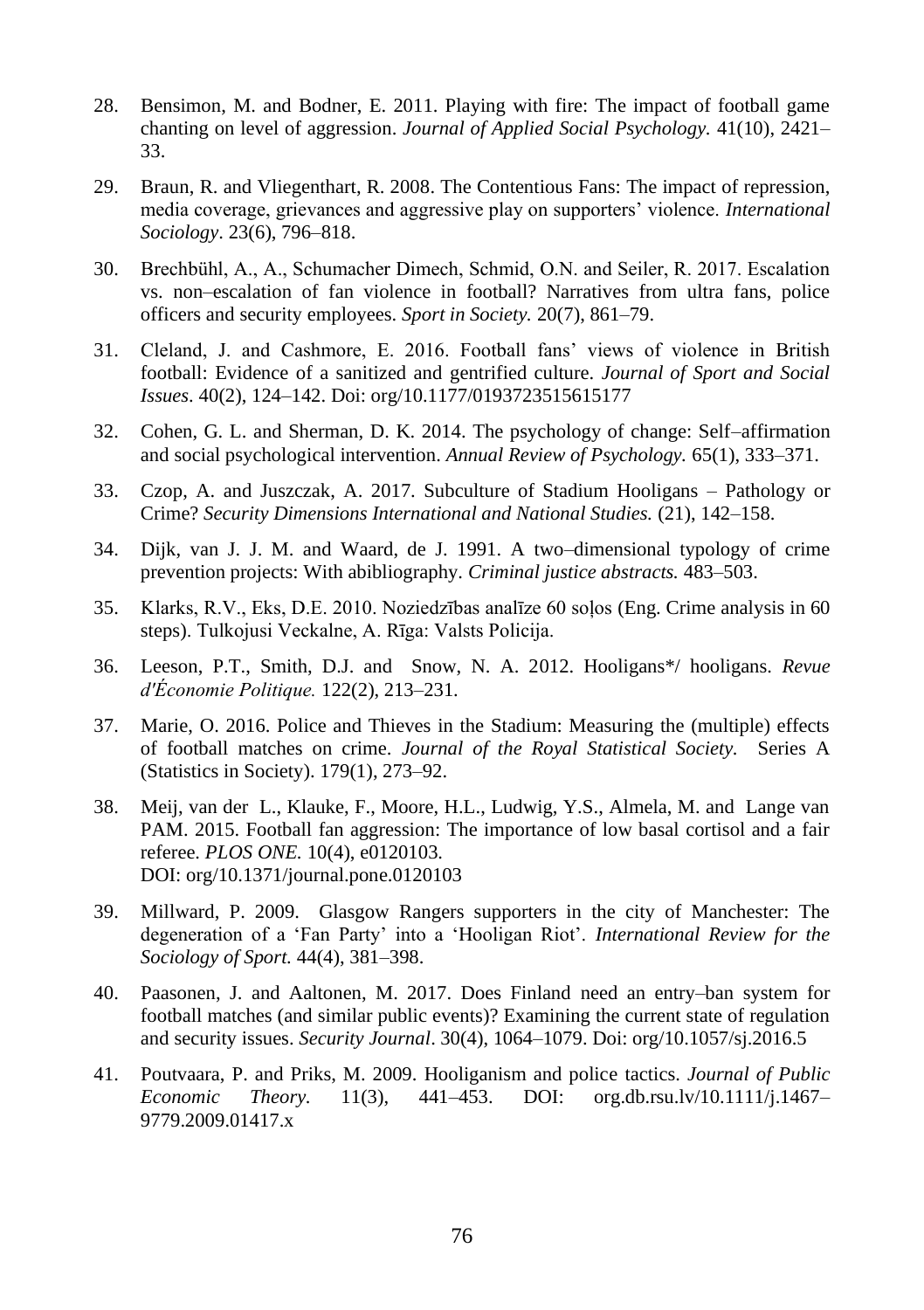- 42. Rocca, K. A. and Vogl‐Bauer, S. 1999. Trait verbal aggression, sports fan identification, and perceptions of appropriate sports fan communication. *Communication Research Reports.* 16(3), 239–248. DOI: 10.1080/08824099909388723
- 43. Schaap, D., Postma, M., Jansen, L. and Tolsma, J. 2015. Combating hooliganism in the Netherlands: An evaluation of measures to combat hooliganism with longitudinal registration data. *European Journal on Criminal Policy and Research*. 21(1), 83–97.
- 44. Schmideberg, M. 1947. Psychological factors underlying criminal behavior. *The Journal of criminal law and criminology, including the American journal of police science.* 37(6), 458–476.
- 45. Tenenbaum, G., Stewart, E., Singer, R.N. and Duda, J. 1997. Aggression and violence in sport: an ISSP position stand. *Sport Psychologist.* 11(1), 1–7.
- 46. Ward, Russell. 2002. *Fan violence: Social problem or moral panic? Aggression and Violent Behavior*. 453–475.
- 47. Wijermans, F. E. H. 2011. *Understanding Crowd Behaviour: Simulating Situated Individuals.* University of Groningen, SOM research school.
- 48. Афанасьева, О. Р. и Гончарова, М. В. 2016. Криминологический портрет личности преступника (Eng. Criminological portrait of the personality of the criminal). *Вестник Московского государственного областного университета.*  Серия: Юриспруденция. (3), 40–49. Available from: https://www.vestnikmgou.ru/Articles/Doc/10020 [viewed 16.04.2018.].
- 49. Глебова, Д. И. 2014. Футбольный фанатизм в России: феномен, типология, структура (Eng. Football fanaticism in Russia: phenomenon, typology, structure). *Молодежный научно–технический вестник.* (2).
- 50. Иванова, А. 2016. *Криминальная культура как детерминант преступности* (Eng. Criminal culture as a determinant of crime)*.* Всероссийский криминологический журнал, 10 (4), 671–681.
- 51. Омигов, В. И. 2011. Профессиональная преступность: её современное содержание (Eng. Professional crime: its current content). *Криминология: вчера, сегодня, завтра.* (21), 54–58.
- 52. Романова, Н. М. 2013. Криминальные группы и криминальная субкультура (Eng. Criminal groups and criminal subculture). *Психология и право.* 3(1). Available from: http://psyjournals.ru/files/58348/psyandlaw\_2013\_1\_Romanova.pdf [viewed 07.06.2019.].
- 53. Терпелец, Ж. 2018. Футбольный дискурс: языковая вариативность и национальная специфика (на материале французского и английского языков) (Eng. Football discourse: language variability and national specificity (based on French and English languages)). *Филологические науки Вопросы теории и практики.* 8(86), 338–394. Available from: http://www.gramota.net/materials/2/2018/8–2/38.html [viewed 05.06.2019.].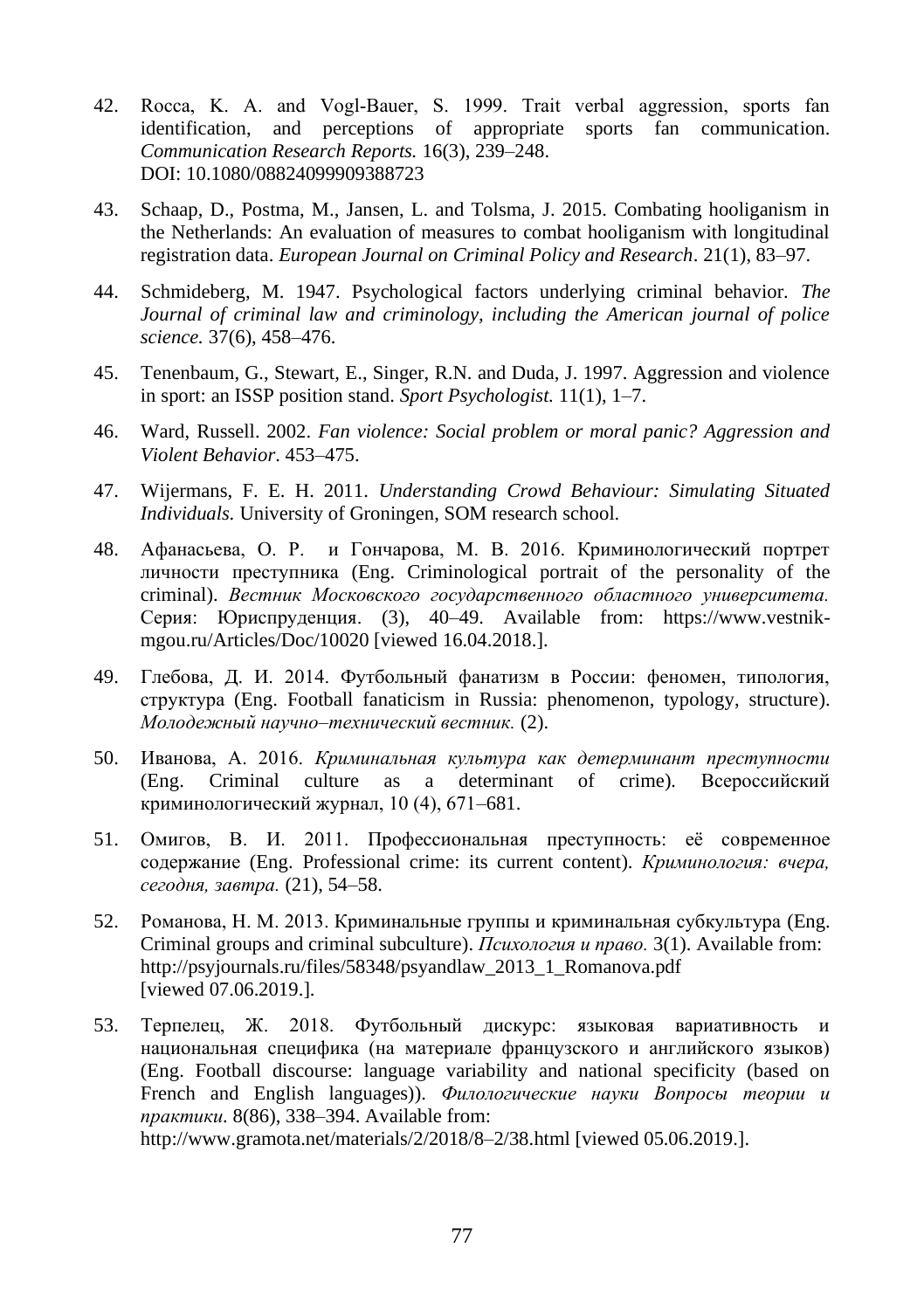#### **Internet resources**

- 54. Adang, O. and Brown, E. 2008. *Policing football in Europe: Experiences from peer review evaluation teams.* Politieacademie Apeldoorn. Available from: https://www.politieacademie.nl/kennisenonderzoek/kennis/mediatheek/PDF/71375.pdf [viewed 15.07.2019.].
- 55. Bengtsson, H. 2016. Football violence on the rise again: Uefa disciplinary actions up 64% in two years. *The Guardian.* Available from: https://www.theguardian.com/football/datablog/2016/jun/18/football-violence-on-therise-again-uefa-disciplinary-actions-up-64-in-two-years [viewed 08.05.2017.].
- 56. Coslett, P. 2013. Heysel disaster. *BBC. Liverpool Web site*. Available from: http://www.bbc.co.uk/liverpool/content/articles/2006/12/04/local\_history\_heysel\_feat ure.shtml [viewed 01.07.2013].
- 57. Council of Europe. Home: Democracy: Sport. *Coe.int.* https://www.coe.int/en/web/sport/home?desktop=true [viewed 11.07.2019.].
- 58. Crime UooDa. 2002. *Results of pilot survey of forty selected organized criminal groups in sixtten countrie.* Global programme against transnational organized crime*.*  Available from*:* https://www.unodc.org/pdf/crime/publications/Pilot\_survey.pdf. [viewed 08.11.2019.].
- 59. European Union. 2018. *Annual/season report 2016 on violence, disorder and other prohibited activity.* Council of Europe and European Union Joint Project "Promoting and Strengthening the Council of Europe Standards to Safety, Security and Services at Football matches and other sport events" (ProS4+). Strasbourg. Available from: https://rm.coe.int/pros4-2017-11-annual-season-2016-report-for-publication-april-2018/16808b7946 [viewed 11.08.2019.].
- 60. 2019. *Fans Against Criminalisation: F.A.C. Football fans not criminals.* Availabale from: http://fansagainstcriminalisation.com/more-about-fac/ [viewed 28.04.2019.].
- 61. FIFA. 2011. Football Stadiums: Technical recommendations and requirements. 5<sup>th</sup> ed. *Fifa.com.* Available from: https://resources.fifa.com/image/upload/football-stadiumstechnical-recommendations-and-requirements-5th-edition-1371776.pdf?cloudid=rcrtvaelvfae84czze1w [viewed 11.07.2019.].
- 62. GI\_TOC. 2019. Hotspots of organized crime in the Western Balkans. Local vulnerabilities in a regional context. *The GI\_TOC.* Available from: https://globalinitiative.net/oc-western-balkans/ [viewed 08.11.2019.].
- 63. Gorbachov, S. 2014. Who controls local state administration. *Facebook*. Available from: https://www.facebook.com/photo.php?fbid=850763154938797&set=pb. 100000153610067.-2207520000.1398887460.&type=3&theater[viewed 01.05.2015.].
- 64. Gorenburg, D. 2014. *Opposition in Ukraine: A tale of two maps*. PonarsEurasia. Available from: http://www.ponarseurasia.org/article/opposition-ukraine-tale-twomaps [viewed 01.05.2015.].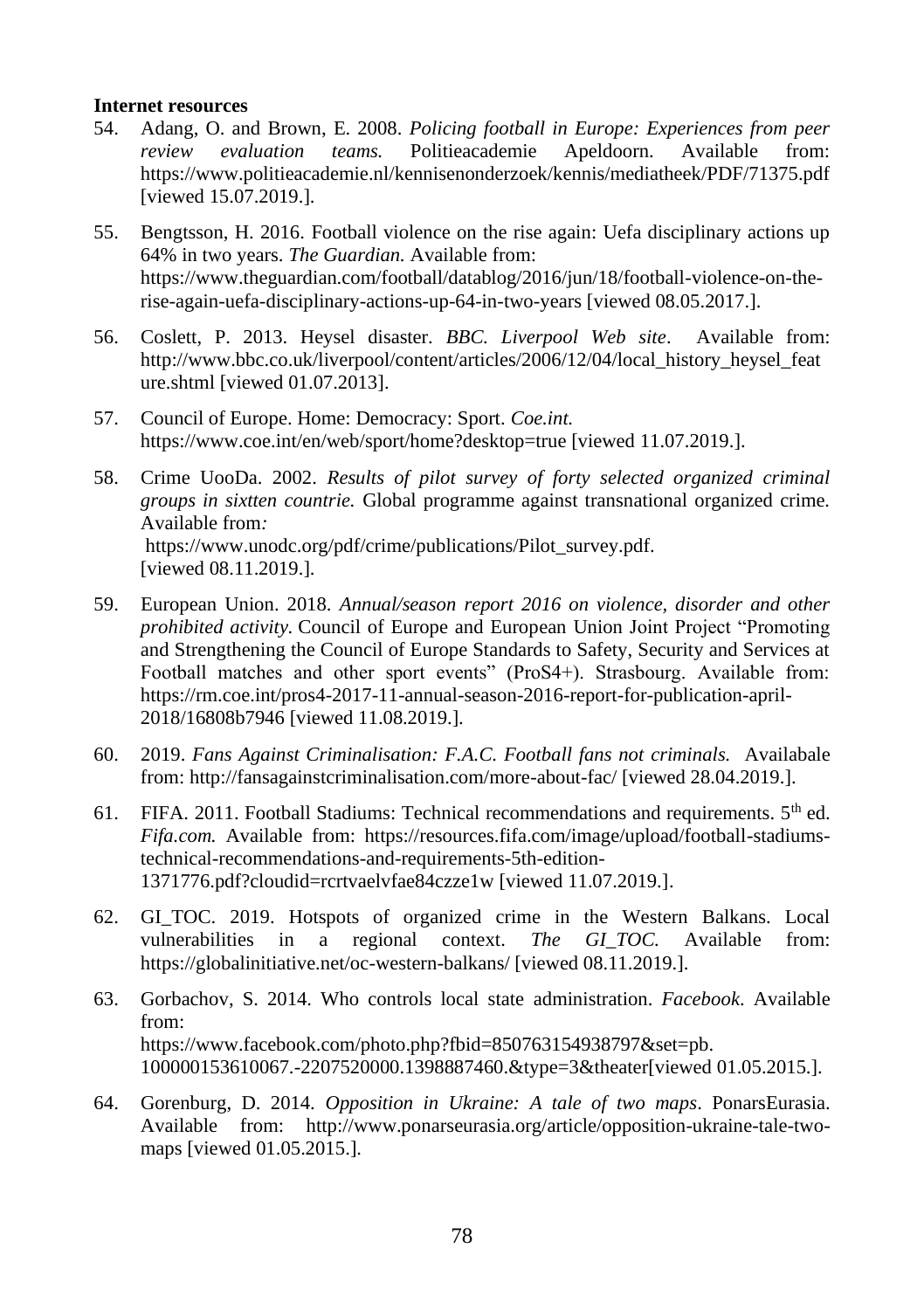- 65. LETA. 2014. Pret islāmistiem vērstā demonstrācija Ķelnē izvēršas vardarbībā (Eng. The anti-Islamist demonstration in Cologne is escalating into violence.). *Leta.lv*. Ziņas: Ārzemēs. Iegūts no: http://ejuz.lv/6cva [sk. 02.12.2014.].
- 66. 2015. Lietuvas futbola kluba fani protestē un padzen krievu investorus (Eng. Fans of the Lithuanian football club are protesting and driving out Russian investors). *Nra.lv.* Iegūts no: http://ejuz.lv/6cyc [sk. 09.03.2015.].
- 67. Milojević, S., Simonović, B., Janković, B., Otašević, B. and Turanjanin, V. 2013. *Youth and Hooliganism at Sports Events*. Belgrade: ОSCE. Available from: https://www.files.ethz.ch/isn/180014/English.pdf [viewed 29.07.2019.].
- 68. 2016. *Monitoring Discriminatory Signs and Synbols in European Football: The Guide.* London: Network fare. Available from:
- https://www.farenet.org/wp-content/uploads/2016/10/Signs-and-Symbols-guide-for-European-football\_2016-2.pdf [viewed 15.07.2017].
- 69. Quinault, R. 2001. Britain in 1950. *History today.* 51(4). Available from: https://www.historytoday.com/archive/britain-1950 [viewed 25.08.2019.].
- 70. Rowlands, J. 2001. *Policing European football hooliganism.* Available from: http://people.exeter.ac.uk/watupman/undergrad/rowlands/index.htm [viewed 10.12.2013].
- 71. Strang, L., Baker, G., Pollard, J. and Hofman, J. 2018. *Violent and Antisocial Behaviours at Football Events and Factors Associated with these Behaviours: A rapid evidence assessment.* Santa Monica: RAND Corporation. Available from: https://www.rand.org/content/dam/rand/pubs/research\_reports/RR2500/RR2580/RAN D\_RR2580.pdf [15.11.2019.].
- 72. The Football Association. 2012. Summary of measures taken to prevent football violence. *Thefa.com*. Available from:
- file:///C:/Users/Asus/Downloads/summary-of-measures-taken-to-prevent-footballviolence%20(7).pdf [viewed 15.07.2019.].
- 73. 2019. Video: Liepājā nekārtības sarīko Minskas 'Dinamo' futbola fani (Eng. In Minsk, riots are organised by Minsk 'Dinamo' football fans). *Delfi.lv*. Delfi Sports. Iegūts no: https://www.delfi.lv/a/51272295 [sk.15.07.2019.].
- 74. Vilks, A., Usatjuka, N. 1999. Par noziegumu faktoriem šodienas Latvijā (turpinājums) (Eng. On crime factors in current Latvia (continued)). Latvijas Vēstnesis. Nr. 240/241 Iegūts no: https://www.vestnesis.lv/ta/id/19464 [sk. 17.03.2020]
- 75. Wikström, P. O. H. 2014. *Why crime happens: A situational action theory*. *Analytical sociology: Actions and networks.* 74-94. Available fom: http://www.sspsamraadet.dk/media/1378/why-crime-happens.pdf [viewed 25.06.2019.].
- 76. Антонян, Ю.М., Еникеев, В.Е. Э. 1996. *Психология преступника и расследования преступлений* (Eng. Psychology of the criminal and investigation of crimes)*.* Москва. Avalable from: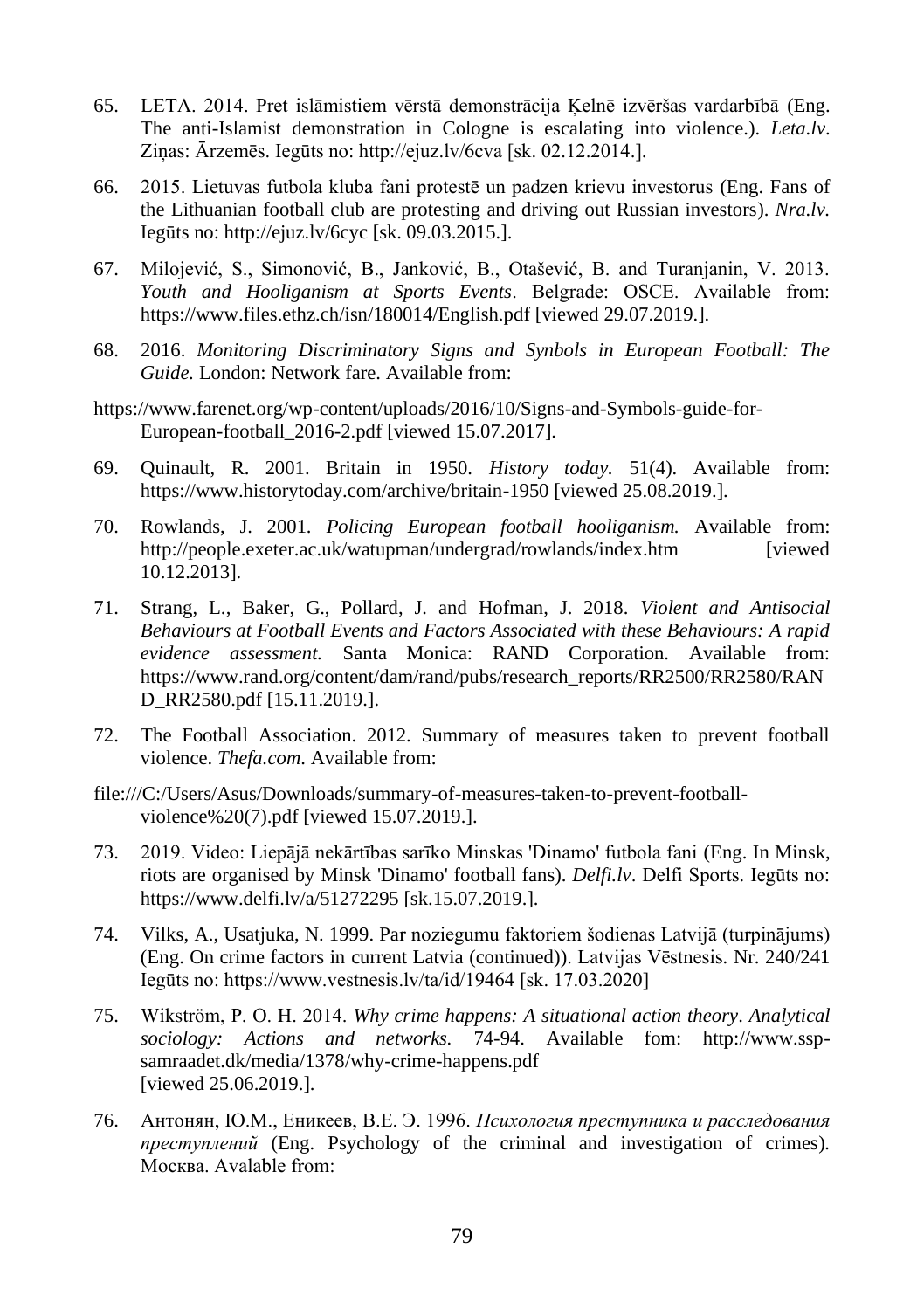https://www.sgu.ru/sites/default/files/textdocsfiles/2014/09/30/\_antonyan\_yu.m.\_psih ologiya\_prestupnika\_i\_rassledovaniya\_prestupleniy.pdf [viewed 25.06.2019.].

## **Other sources**

- 77. Informatīvais ziņojums "Par 2021.–2027.gada plānošanas perioda nozaru politiku pamatnostādnēm" (Eng. Informative Report "On the Guidelines for Sectoral Policies for the 2021–2027 Programming Period") 25.02.2020 http://tap.mk.gov.lv/lv/mk/tap/?pid=40484149 [sk. 27.03.2020]
- 78. Kronberga, I. 2013. *Preventīvie piespiedu līdzekļi kā valsts prevencijas sistēmas sastāvdaļa.* Konference Cilvēktiesību samērošana un preventīvo piespiedu līdzekļu izpratne: materiāli (Eng. Preventive coercive measures as part of the state prevention system. Conference "Mapping Human Rights and Understanding Preventive Coercive Measures": Materials).
- 79. Антонян, Е.А. 2014. *Личность рецидивиста: криминологическое и уголовно исполнительное исследование* (Eng. Recidivist's personality: criminological and criminal executive research)*.* Диссертация на соискание ученой степени доктора юридических наук по специальности 12.00.08 – уголовное право и криминология; уголовно–исполнительное право. МОСКВА, МГЮА. Available from:

https://msal.ru/common/upload/DISSERTATSIYA\_Antonyan\_E.A..pdf [viewed 20.06.2019.].